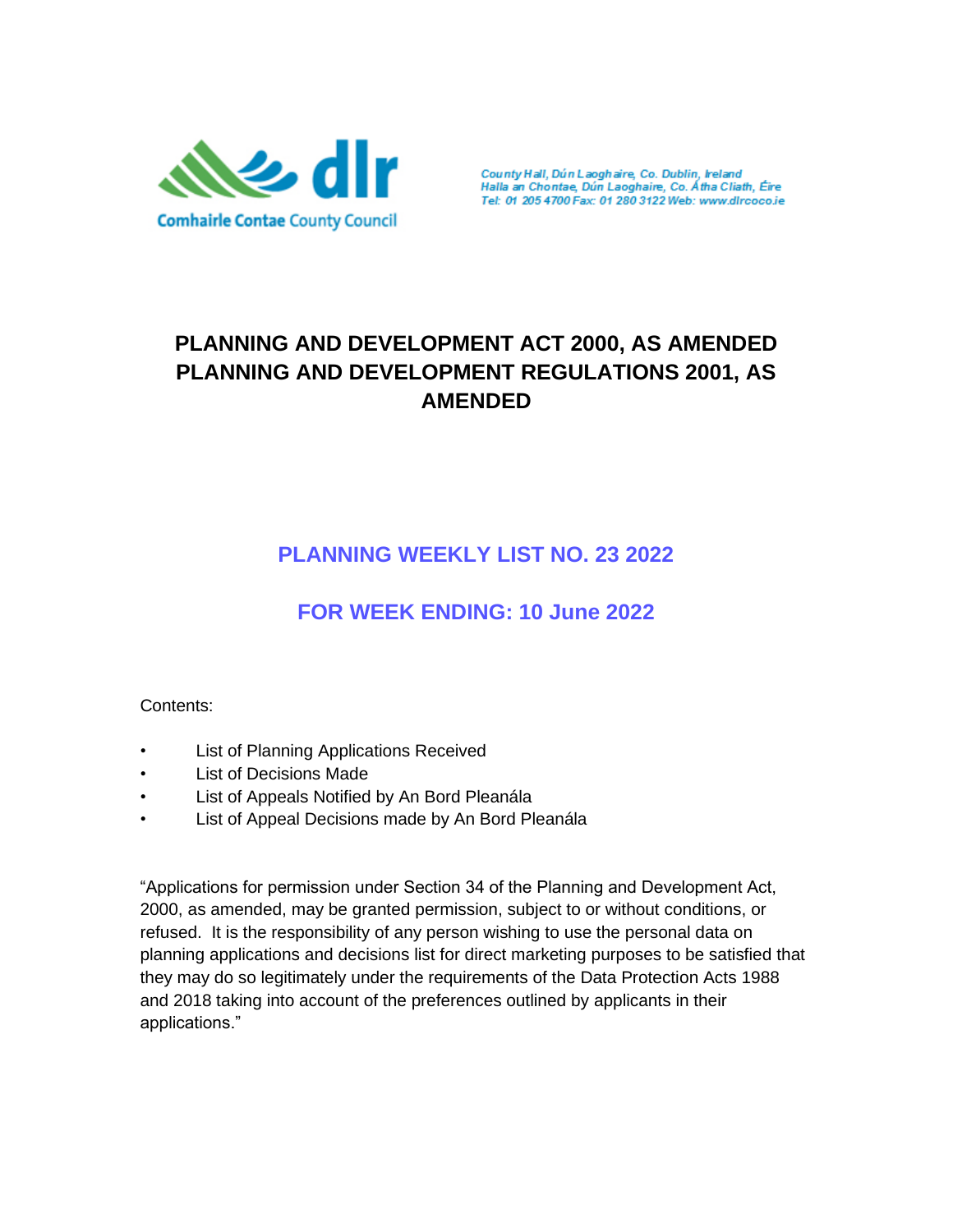## **PLANNING APPLICATIONS RECEIVED FOR WEEK 23 2022**

## **DATED 06/06/2022 TO 10/06/2022**

## **- Total Application Registered = 34**

- $-$  Permission  $= 27$
- Outline Permission = 1
- Permission for Retention = 5
- Extension Of Duration Of Permission = 1

**Reg. Ref.:** D17A/0928/E

 $\overline{\phantom{a}}$ 

**App Rec'd Date:** 09/06/2022

**Applicant Name:** AAATTICMASTERS Ltd.

**Location:** Brides Glen Road, Rathmichael, Co. Dublin

**Proposal:** Permission is sought for (a) the demolition of a single storey dwelling (60sqm) (b) the demolition of a steel fabrication workshop (76sqm) (c) the demolition of a single storey residential ruin (26sqm) (d) the construction of a replacement two storey dwelling with granny flat (228sqm) (e) the installation of a new wastewater treatment system and percolation area and (f) all associated site works including revised boundary treatments and new vehicular entrance.

**Application Type:** Extension Of Duration Of Permission

**Further Information: Clarification FI Recd:**

 $\sim$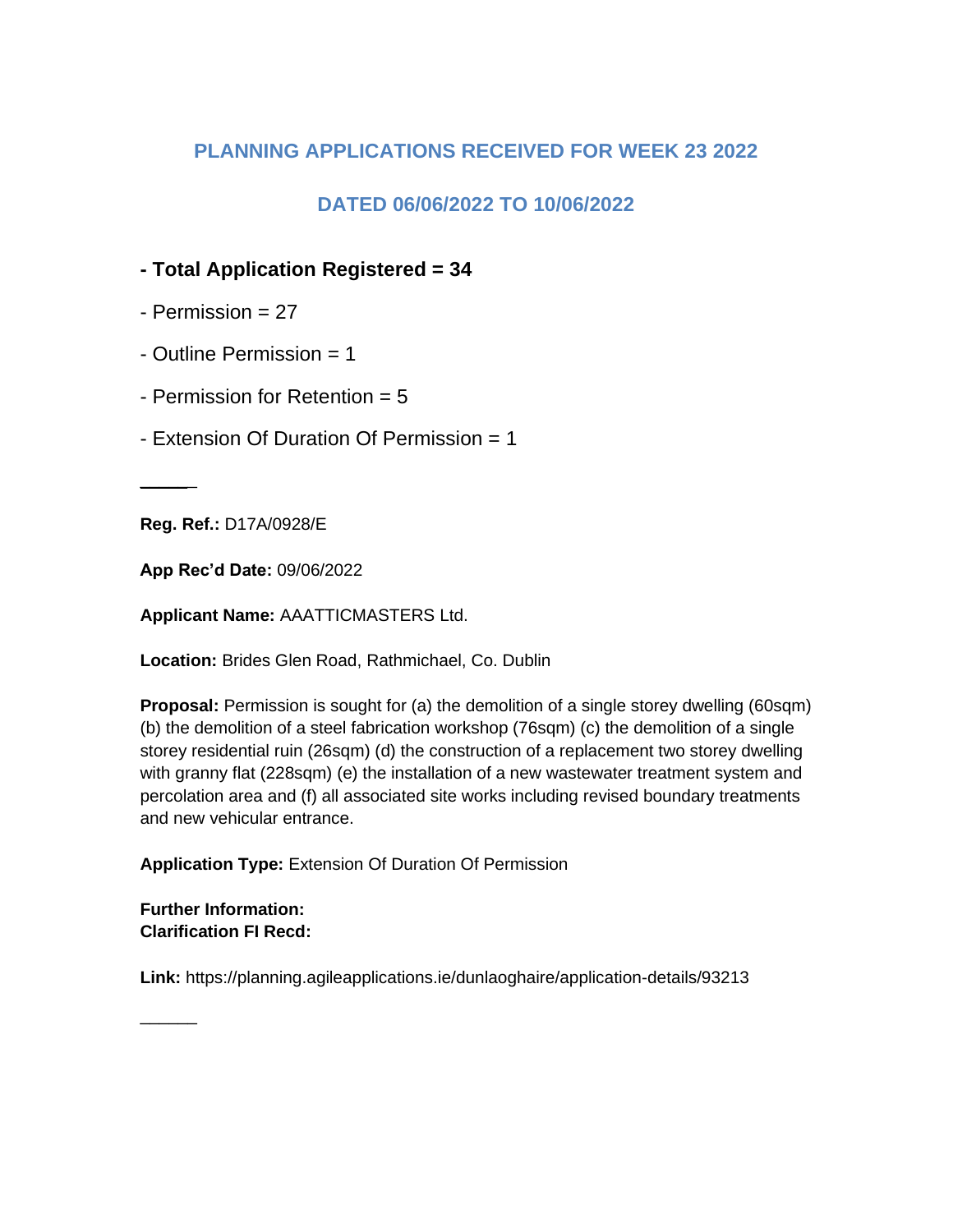**App Rec'd Date:** 14/10/2021

**Applicant Name:** Ork Developments

**Location:** 21/22 Glasthule Road, Dun Laoghaire, Co. Dublin

**Proposal:** Permission for a change of use of 2 number existing dwellings to provide for change of use from residential use to restaurant/takeaway use, including outdoor seating with single storey flat roofed open sided enclosure with new signage and all associated works.

**Application Type:** Permission

**Further Information:** Additional Information 09/06/2022 **Clarification FI Recd:**

**Link:** https://planning.agileapplications.ie/dunlaoghaire/application-details/91050

**Reg. Ref.:** D21A/0914

 $\overline{\phantom{a}}$ 

**App Rec'd Date:** 18/10/2021

**Applicant Name:** Owen and Gina Laverty

**Location:** 6, Glenalua Road, Killiney, Co. Dublin, A96 P573

**Proposal:** Permission and Retention Permission is sought. Retention permission is sought for the following: (i) provision of a timer cabin (16.07sq.m) for use as a home office and utility room located to the rear and side of the garden, at the eastern boundary wall; (i) retention of the capping works to the eastern boundary wall to facilitate the placement of existing cabin; (iii) Permission is sought for amendments to the existing cabin to be retained including (a) set back of the element containing the home office by 450mm from the boundary wall; (b) removal of existing window at eastern elevation; and (c) alteration to the roof resulting in a lower height along Glenalua Road; (iv) Permission is sought for the partial reinstatement of the eastern boundary wall where the cabin is to be removed. Permission is also sought for all ancillary works necessary to facilitate the development.

**Application Type:** Permission for Retention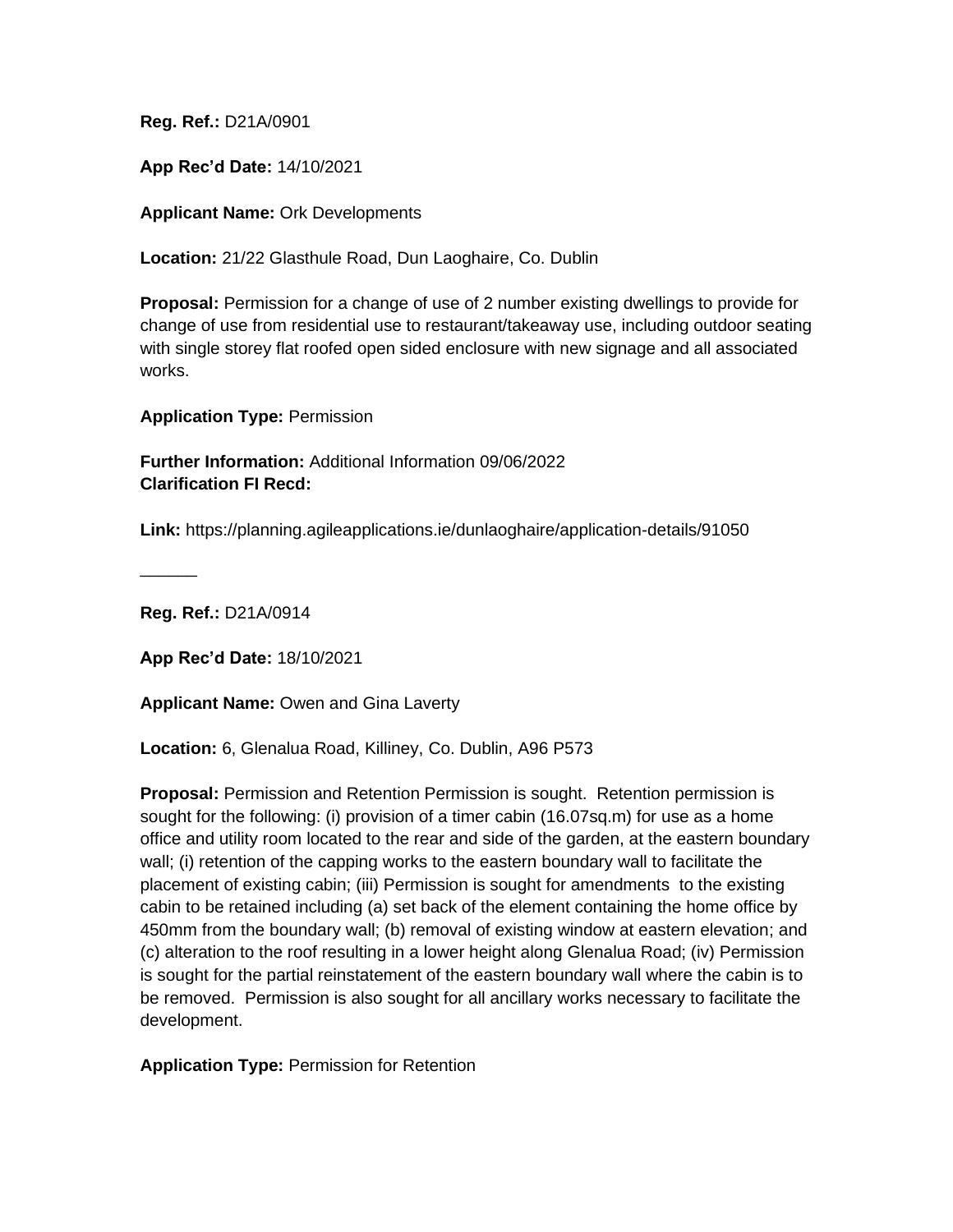**Further Information:** Additional Information 08/06/2022 **Clarification FI Recd:**

**Link:** https://planning.agileapplications.ie/dunlaoghaire/application-details/91097

 $\overline{\phantom{a}}$ 

**Reg. Ref.:** D21A/0935

**App Rec'd Date:** 22/10/2021

**Applicant Name:** Elephant & Castle Ltd

**Location:** 18A, Elephant & Castle, Monkstown Crescent, Monkstown, Blackrock, Dublin, A94T284

**Proposal:** Permission sought for the retention of a 32 sqm single storey extension to the rear and the retention of 4 no AC condenser/fan units on the side (east) wall of the permitted two storey extension at first floor level and the retention of a fifth AC unit and its relocation from the single storey flat roof to the abovementioned side wall, and the retention of two no. ventilation ducts/fans in lieu of ductwork shown as 'indicative' on application Register Reference D14A/0519, on the roof of the two-storey extension at its premises

#### **Application Type:** Permission for Retention

**Further Information:** Additional Information Rec'd (New Adds) 07/06/2022 **Clarification FI Recd:**

**Link:** https://planning.agileapplications.ie/dunlaoghaire/application-details/91152

**Reg. Ref.:** D21A/0996

 $\overline{\phantom{a}}$ 

**App Rec'd Date:** 12/11/2021

**Applicant Name:** IMRF II Frascati Limited Partnership acting through partner Davy IMRF II GP Ltd.

**Location:** Frascati Centre, Frascati Road, Blackrock, Co. Dublin (formerly known as Frascati Shopping Centre)

**Proposal:** Full Permission. The proposal relates to a Phase 3 residential development of 98 no. apartments on the south and south-western part of the Frascati Centre site which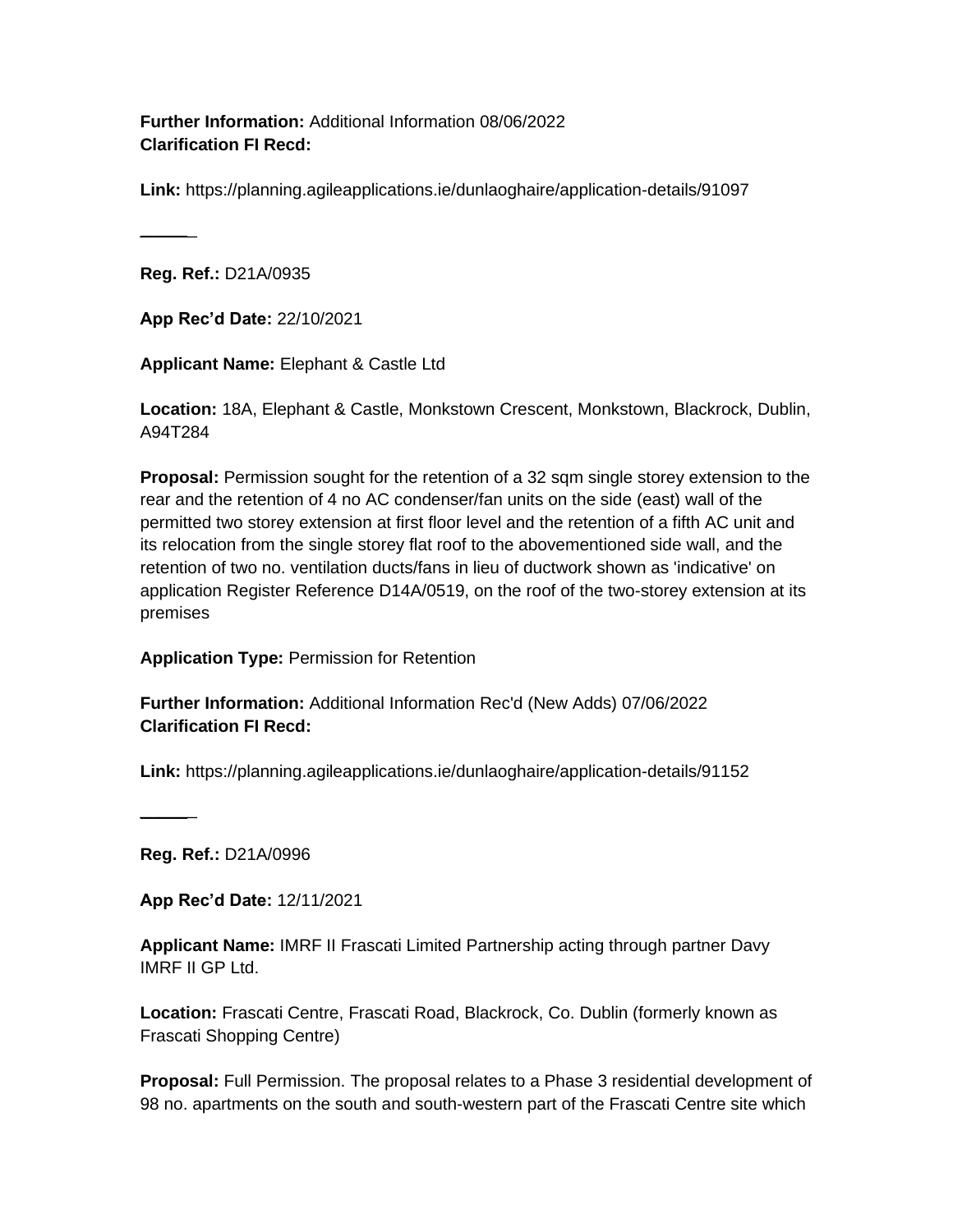includes the following development: The demolition of 2,405 sq.m GFA of floorspace at ground, first and second floor level of the Centre, including part of exiting Anchor Unit 1. Significant alteration works are required to Units G28 and G29 to facilitate the proposed development (these retail units will be reinstated upon completion of the proposed works). The proposal consists of a U-shaped residential block consisting of 5 no. studios, 42 no. 1 beds and 51 no. 2 beds (98 no. apartments), with the proposed heights ranging from part two to part six storeys above the existing ground floor level and surface car park of the Centre (3 to 7 storeys overall in height). The proposal includes alterations to the existing access road, to provide traffic calming measures, and provision of a residential entrance from the south-east of the Centre. The ground floor level includes a reception/concierge area, postal rooms, bin storage, and a secure bicycle storage area for 152 no. spaces. A residential communal amenity area is proposed at first floor level. A communal courtyard area is proposed at first floor level and communal roof terraces are proposed at third and fifth floor level. Access to the residential units is to provide via stair/lift cores to external walkways fronting the communal courtyard. Balconies are provided to all apartments and are located on the south-western, south-eastern, north-western and internal courtyard elevations. The proposal includes the allocation of 58 no. car parking spaces and 3 no. motorcycle spaces for the proposed residential units within the permitted podium car park level to the north of the Centre. Access from the allocated car parking at podium level is provided via a raised pedestrian walkway to a residential stair / lift core which connects to the external walkways fronting the communal courtyard. The development proposes alterations, removal and addition of parking spaces within the existing surface car park to the rear of the Centre, including extension into the former garden centre area, and results in the net loss of 19 no. existing surface car parking spaces to accommodate the 2 no. new stair and lift cores, the ESB substation, the structure for the residential development above and the revised access road layout required to facilities the entrance to the Phase 3 residential development. In addition, the proposal includes the provision of 22 no. motorcycle parking spaces within the surface car park area for the Centre. The proposal includes an ESB substation and switchroom, 20 no. visitor cycle spaces, all associated landscaping, including additional landscaping screening, PV solar panels at roof level, drainage infrastructure works and all associated ancillary site development works. An Environmental Impact Assessment Report (EIAR) has been prepared and will be submitted to the Planning Authority with the planning application.

#### **Application Type:** Permission

 $\overline{\phantom{a}}$ 

**Further Information:** Additional Information Rec'd (New Adds) 07/06/2022 **Clarification FI Recd:**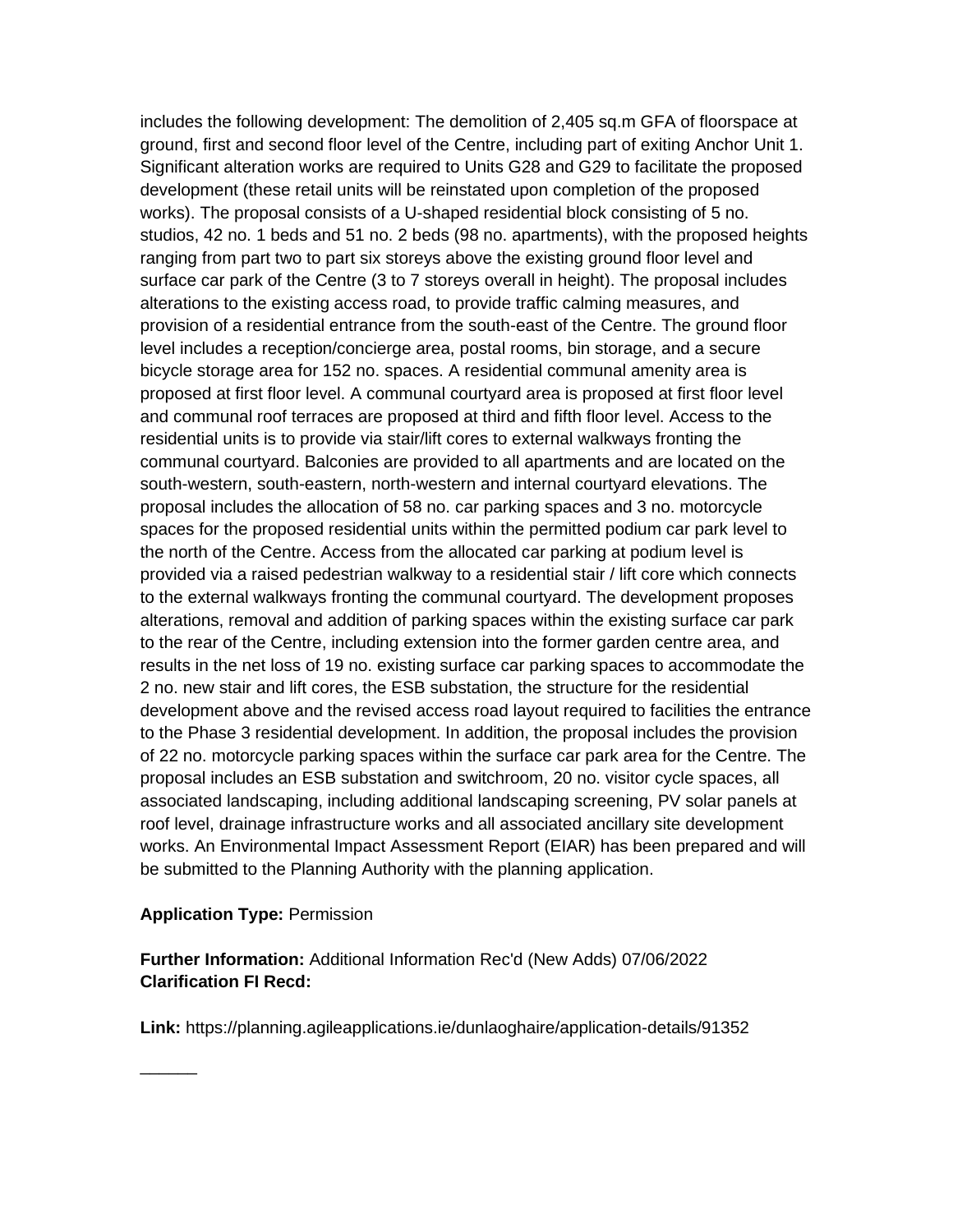**App Rec'd Date:** 22/12/2021

**Applicant Name:** Davy Platform ICAV, acting for Solas Property Fund

**Location:** 0.115 Ha site located at Rear of 5 6 & 7, Eblana Avenue, (Protected Structures), Dun Laoghaire, Co. Dublin

**Proposal:** Permission for development. The proposed development will consist of the demolition of the existing single storey structure (not a Protected Structure) on the site and the construction of a new part 2 storey and part 4 storey residential apartment building comprising 10 no. units (5 one bed and 5 two bed) and ancillary site works, including onsite parking for 5 cars, introduction of amenity open space, removal of existing entrance gates, bin storage, bicycle parking, PV panels on roof, ESB pillar and external landscaping works.

#### **Application Type:** Permission

**Further Information:** Additional Information Rec'd (New Adds) 08/06/2022 **Clarification FI Recd:**

**Link:** https://planning.agileapplications.ie/dunlaoghaire/application-details/91773

**Reg. Ref.:** D21B/0626

 $\overline{\phantom{a}}$ 

**App Rec'd Date:** 16/11/2021

**Applicant Name:** Mark Kelly

**Location:** 94, Ballinteer Park, Ballinteer, Dublin, D16C9C7

**Proposal:** Permission for development at this site. The development will consist of: Rear and side 2 story extension with 2 first floor additional bedrooms

**Application Type:** Permission

**Further Information:** Additional Information 27/04/2022 **Clarification FI Recd:** Clarification Of A.I. 10/06/2022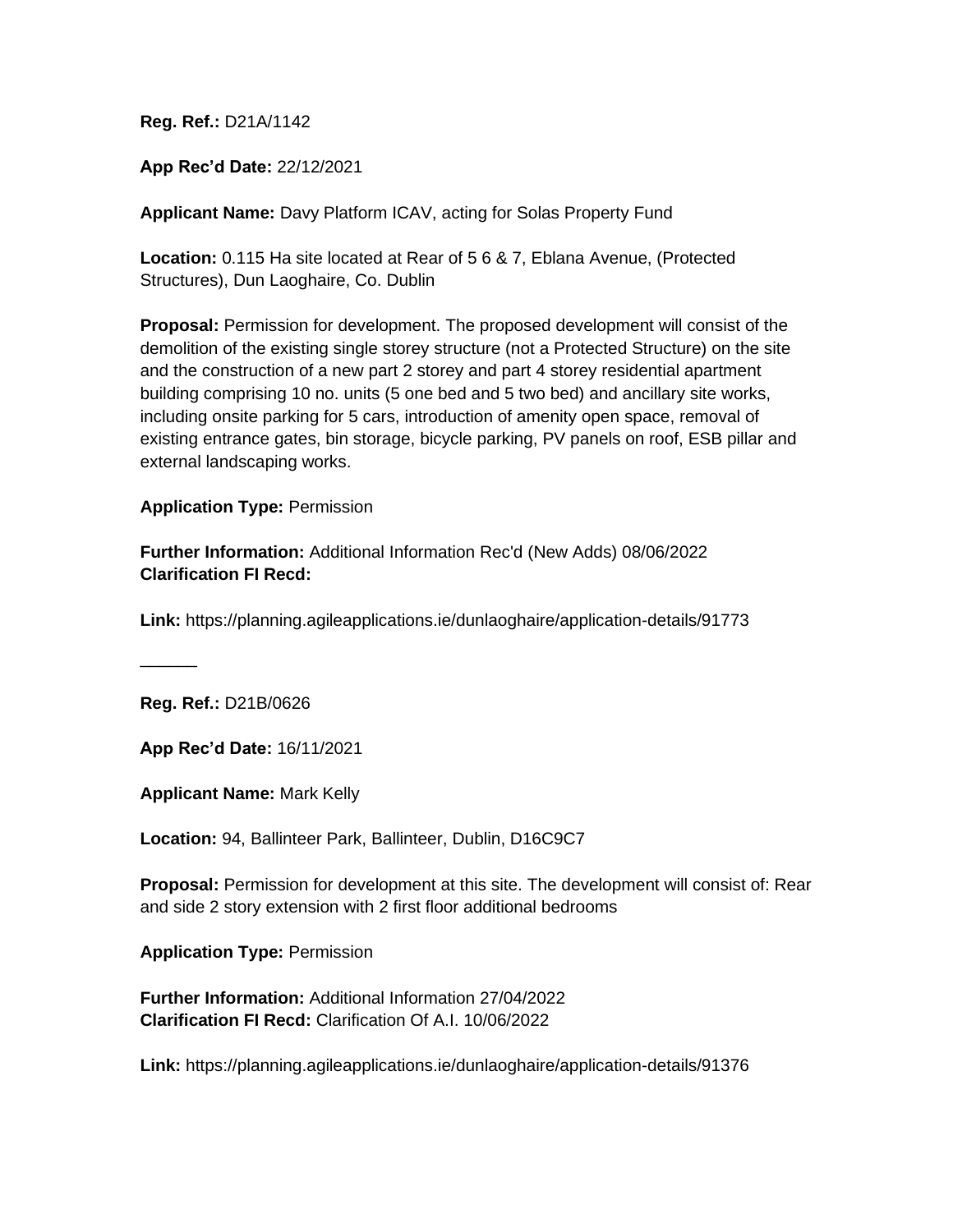$\sim$ 

**App Rec'd Date:** 11/01/2022

**Applicant Name:** Michelle Mc Coy

**Location:** 205, New Vale, Shankill, Dublin 18

**Proposal:** Permission sought for the retention of a garden studio/office and all associated site works in rear garden of existing dwelling house

**Application Type:** Permission for Retention

**Further Information:** Additional Information 10/06/2022 **Clarification FI Recd:**

**Link:** https://planning.agileapplications.ie/dunlaoghaire/application-details/91872

**Reg. Ref.:** D22A/0254

 $\overline{\phantom{a}}$ 

**App Rec'd Date:** 13/04/2022

**Applicant Name:** Roger Kenny

**Location:** 28 Hillside Drive, Rathfarnham, Dublin 14, D14 W5F

**Proposal:** Permission is sought for the following works. The development consists of the demolition of the existing single storey extension to the rear (east) and single storey font porch / terrace structure to the west. Proposed works include the construction of a new single storey porch structure to the front (west) and a new two storey extension to the rear (east). Proposed works also include an increase in the width of the vehicular entrance to the property and all ancillary site works.

**Application Type:** Permission

**Further Information:** Additional Information 08/06/2022 **Clarification FI Recd:**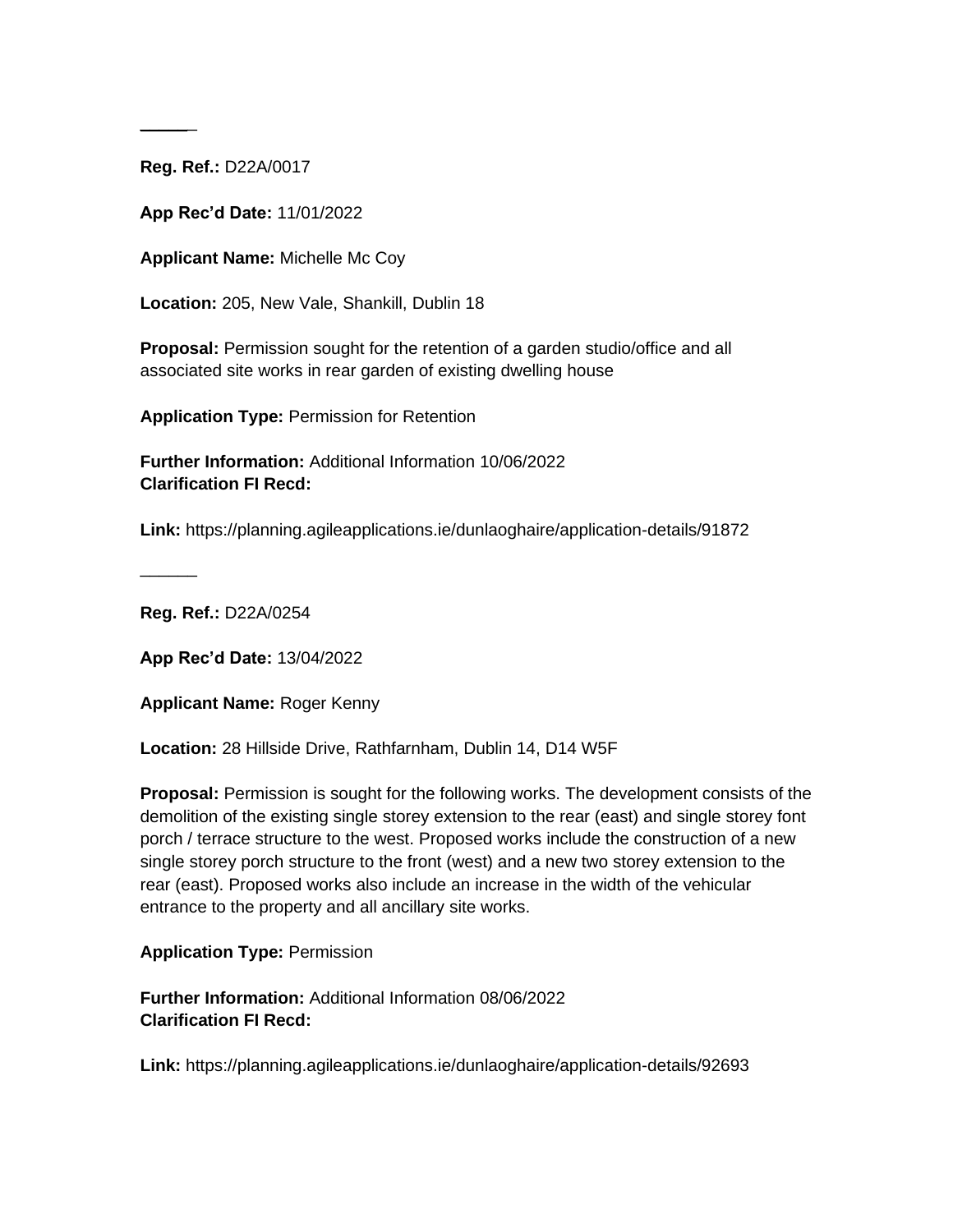$\sim$ 

**App Rec'd Date:** 07/06/2022

**Applicant Name:** Ciaran & Gill McMahon

**Location:** Lyndale, Westminster Road, Foxrock, Dublin 18

**Proposal:** Permission sought for proposed single storey detached garden room (use ancillary to the enjoyment of the house) to rear garden of dwelling house at Lyndale, Westminster Road, Foxrock, Dublin 18, D18 E2C7 for Ciaran & Gill McMahon.

**Application Type:** Permission

**Further Information: Clarification FI Recd:**

**Link:** https://planning.agileapplications.ie/dunlaoghaire/application-details/93163

**Reg. Ref.:** D22A/0388

 $\overline{\phantom{a}}$ 

**App Rec'd Date:** 07/06/2022

**Applicant Name:** Castle Park School DAC

**Location:** Castlepark School (A Protected Structure RPS Ref No. 1405), Castlepark Road, Dalkey, Co. Dublin

**Proposal:** Permission for development. The development will consist of: conversion of part of the castle park school ground (c.035 hectare) into a proposed school farm to provide 4 no. paddocks for alpacas and pygmy goats; an area for beehives; an animal loading area; perimeter fencing; access gates; and the conversion, refurbishment and extension to the rear of the existing cricket pavilion into a farm school with animal feed storage to the rear of the building. All with associated site works.

**Application Type:** Permission

**Further Information: Clarification FI Recd:**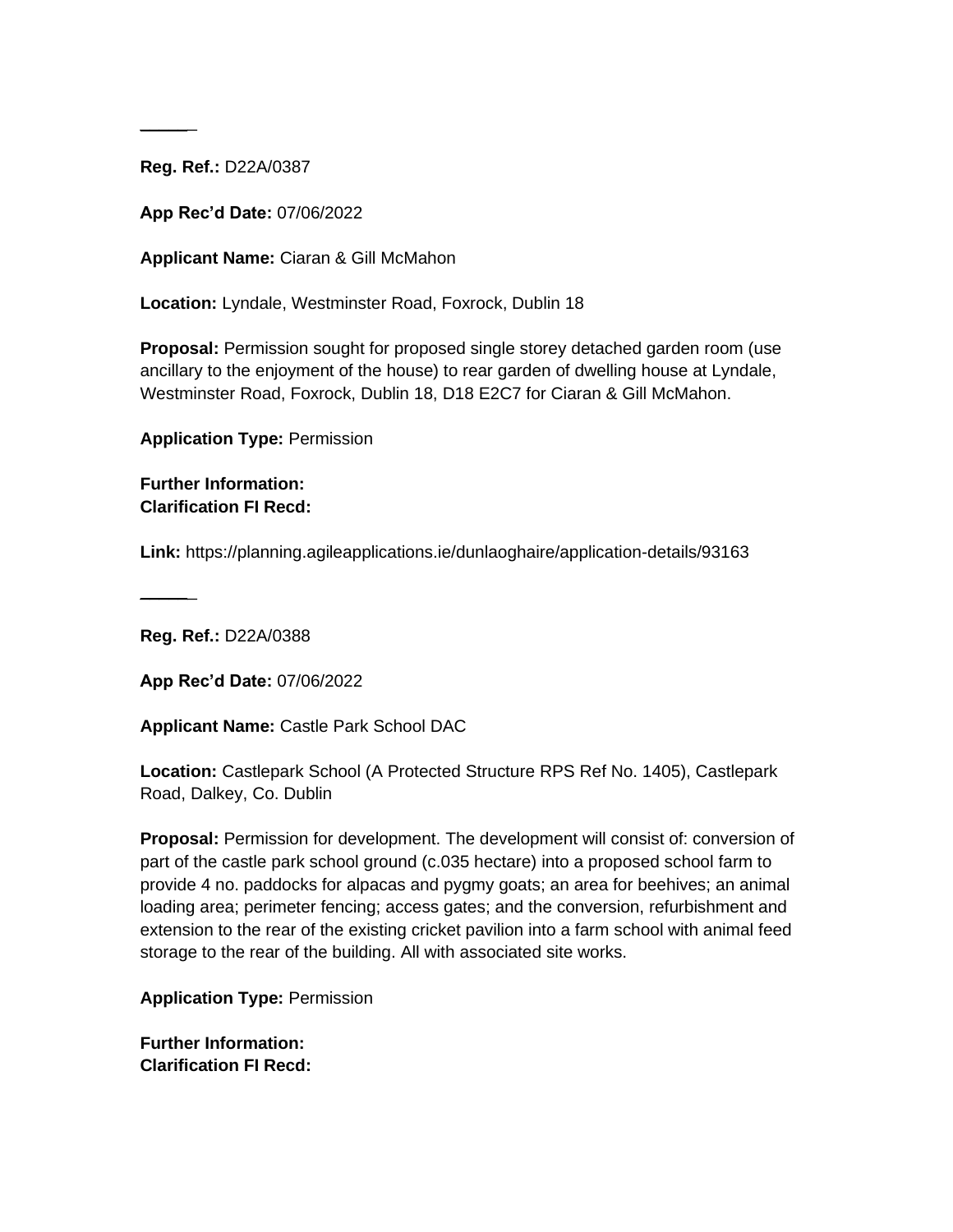**Link:** https://planning.agileapplications.ie/dunlaoghaire/application-details/93175

**Reg. Ref.:** D22A/0389

 $\overline{\phantom{a}}$ 

**App Rec'd Date:** 07/06/2022

**Applicant Name:** Kavco Saint Germaine Projects Ltd.

**Location:** 36, 36A and Keem 37 Church Road, Killiney and 7 Mountain Villa, Ballybrack, Co. Dublin

**Proposal:** Permission for modifications to previously granted development, Planning Ref. no. D19A/0927 and ABP - 306758-20, for 31no. apartments (6no. 1-Beds, 14 NO. 2-Beds, 7 No. 2-Bed duplexes, 2 No. 3\_beds, 2 No. 3-Bed duplexes). The modifications will consist of: Proposed new additional residential block on the upper ground floor podium to accommodate 4no. apartments (2no. 1-beds, 2no. 2-beds), bringing total number of units when granted to 35no. apartments; Increase in size of granted bin store and bicycle store to accommodate for additional units at lower ground level, extension to existing lower ground level capacity to provide 6no. car spaces externally from the granted car parking area, with new access proposed to same. All with associated site works, drainage, and landscaping.

**Application Type:** Permission

**Further Information: Clarification FI Recd:**

**Link:** https://planning.agileapplications.ie/dunlaoghaire/application-details/93176

**Reg. Ref.:** D22A/0390

 $\sim$ 

**App Rec'd Date:** 07/06/2022

**Applicant Name:** Lisa Carroll

**Location:** 96A Stillorgan Grove, Stillorgan, Co. Dublin

**Proposal:** Permission for - a single storey bedroom extension and repositioned entrance door to the front of the house with mono pitched roof. Conversion and extension of existing dining room at ground floor to create new bedroom. Extension of existing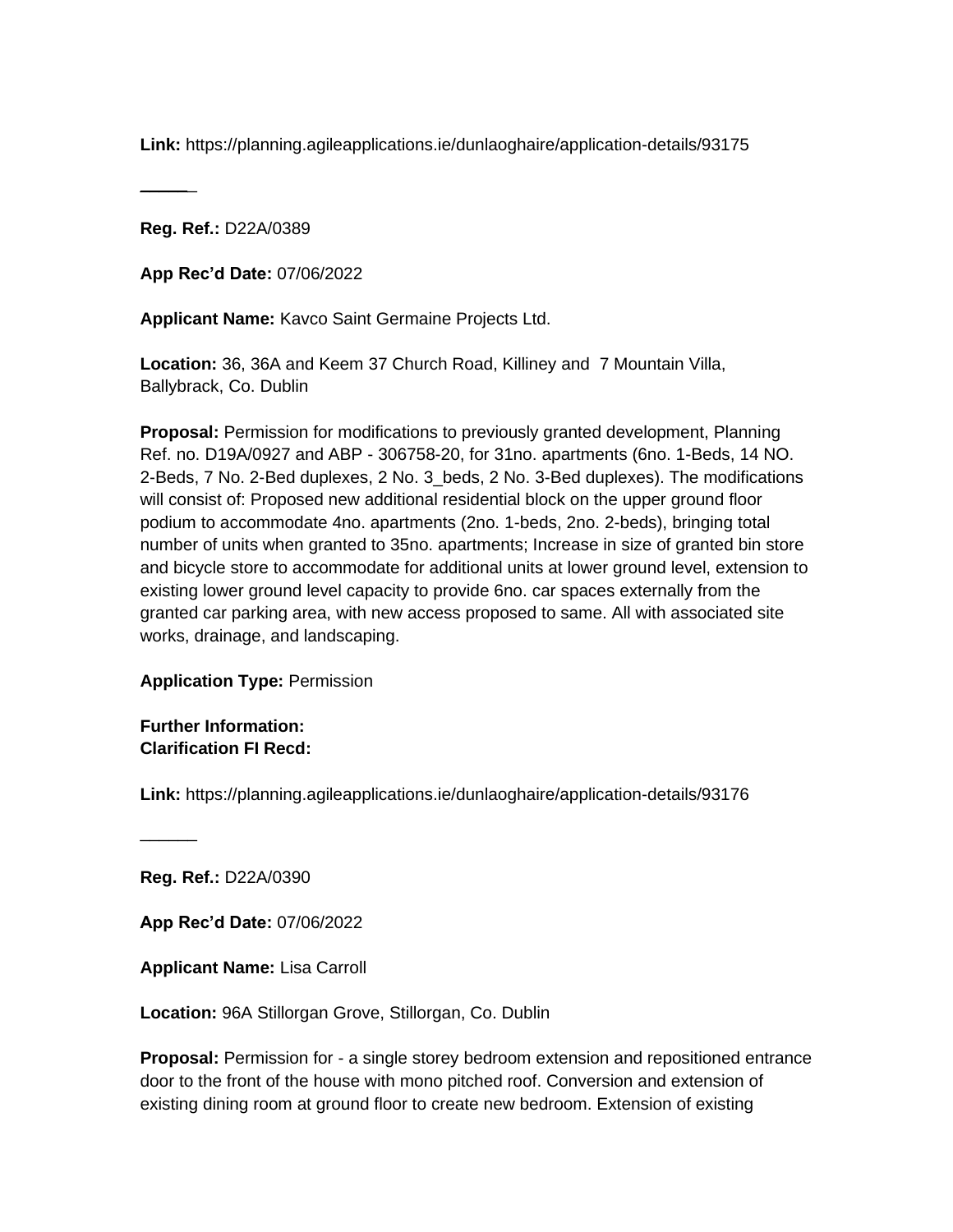bedroom 2 at first floor. Singe storey extension to rear of existing house to accommodate a new dining room and utility with flat roof. Existing pedestrian entrance to side to be closed and relocated on the boundary to front garden. Total floor area 56.8Msq.

#### **Application Type:** Permission

**Further Information: Clarification FI Recd:**

**Link:** https://planning.agileapplications.ie/dunlaoghaire/application-details/93180

**Reg. Ref.:** D22A/0391

 $\overline{\phantom{a}}$ 

**App Rec'd Date:** 07/06/2022

**Applicant Name:** Michael Lennon

**Location:** Hill House, Torca Road, Dalkey, Co. Dublin

**Proposal:** Outline permission sought for a development. The development will consist of an outline planning application for a new two storey house consisting of and entrance hall with 4 bedrooms and bathroom on ground floor and for a guest bedroom dining and kitchen area to first floor all with a flat roof and for new vehicular entrance and car parking spaces all to site to side of existing house.

**Application Type:** Outline Permission

**Further Information: Clarification FI Recd:**

**Link:** https://planning.agileapplications.ie/dunlaoghaire/application-details/93187

**Reg. Ref.:** D22A/0392

 $\overline{\phantom{a}}$ 

**App Rec'd Date:** 07/06/2022

**Applicant Name:** Tomás Carter

**Location:** 1 Rollins Villas, Sallynoggin, Glenageary, Co. Dublin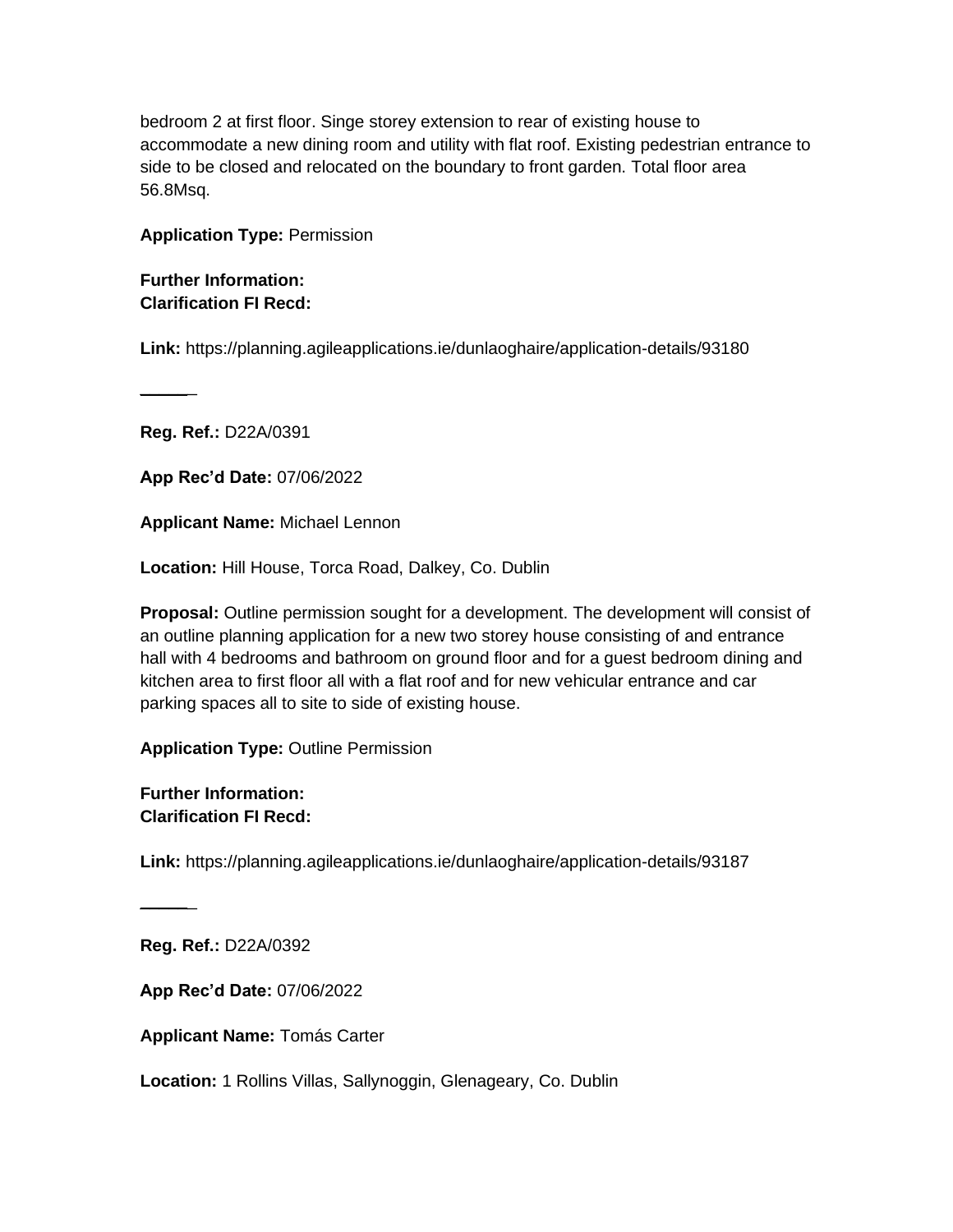**Proposal:** Permission sought for extensions and alterations, consisting of two storey extension at rear, single storey extension to front, storage shed at rear and new vehicular and pedestrian entrance to front and new boundary wall.

**Application Type:** Permission

**Further Information: Clarification FI Recd:**

**Link:** https://planning.agileapplications.ie/dunlaoghaire/application-details/93188

**Reg. Ref.:** D22A/0393

 $\overline{\phantom{a}}$ 

**App Rec'd Date:** 08/06/2022

**Applicant Name:** Dundrum Retail GP DAC (Acting on behalf Of Dundrum Retail Limited Partnership)

**Location:** Existing Car Park Site To The Rear Of Main Street (No's 8, 11, 15/15A, 16/17 and Former Mulveys Hardware premises), Rear of Holy Cross Church And Parochial House, Main Street, Dundrum, Dublin 14

**Proposal:** Permission for development. The development will consist of:- The temporary use (for the next 3 years 2022-2024 inclusive) of lands to the rear of the Holy cross Catholic Church and Parochial House for the erection of a temporary tent structure for use as an ice rink for a period not exceeding 17 weeks per year (October-January). the proposed development includes the provision of power and lighting, mobile toilets, plant, associated signage and all associated site and development works. The ice rink will have vehicular and pedestrian access from Main Street and the Dundrum Village Centre car park to the north. A pedestrian access route to Dundrum Town centre will be provided adjacent to Dundrum Bypass under Dom Marmion Bridge. The site has c.158 parking spaces at present and this number will be reduced to c.85 spaces for the duration of the temporary ice rink use.

**Application Type:** Permission

**Further Information: Clarification FI Recd:**

 $\sim$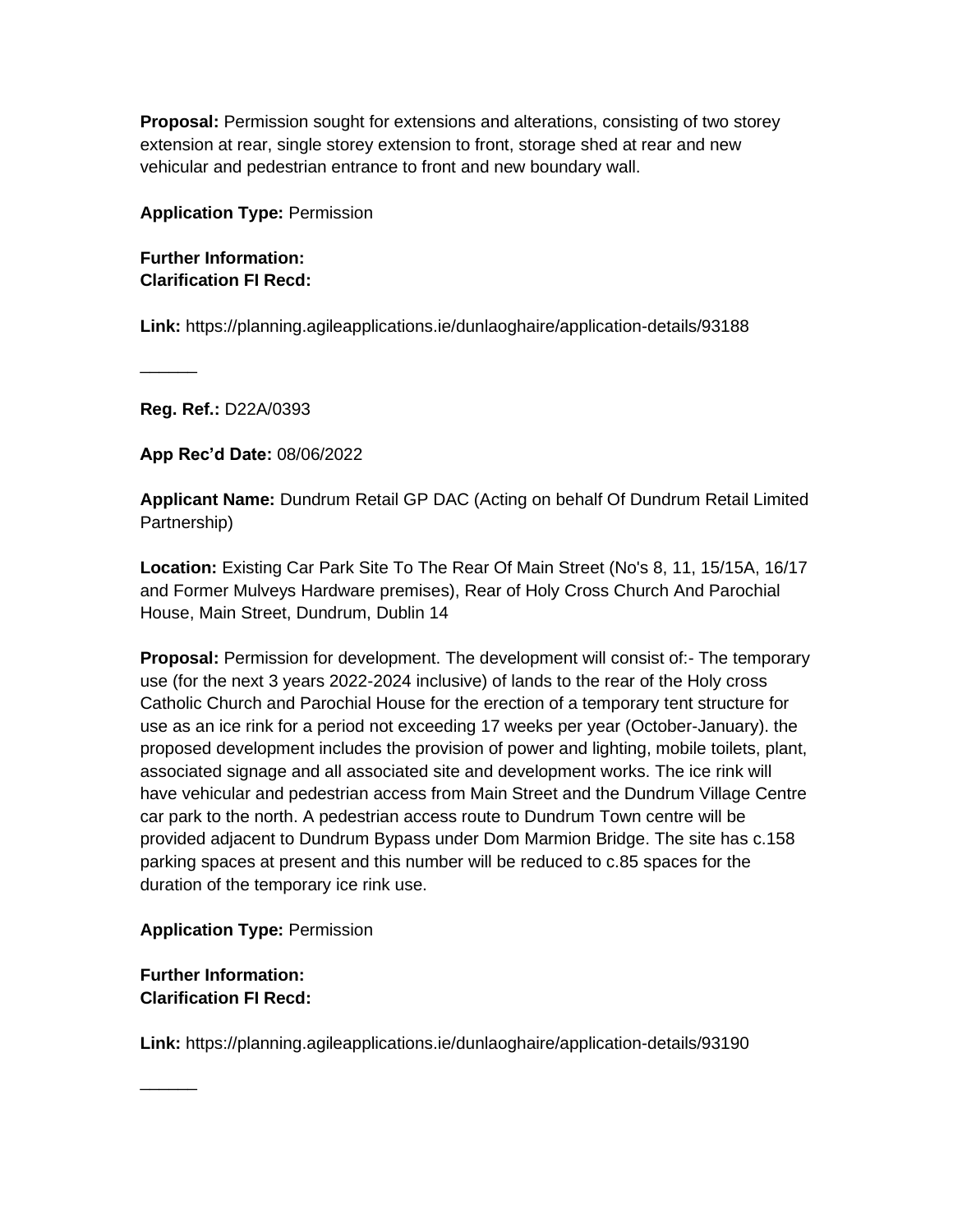**App Rec'd Date:** 08/06/2022

**Applicant Name:** Ross O'Colmain and Sarah Jermyn

**Location:** Side garden of 1 Arnold Park, Glenageary

**Proposal:** Permission is sought for the development of a new detached two storey plus dormer, four bedroom six persons dwelling house (GFA 120sqm) and associated private amenity, parking and external works.

**Application Type:** Permission

**Further Information: Clarification FI Recd:**

**Link:** https://planning.agileapplications.ie/dunlaoghaire/application-details/93191

**Reg. Ref.:** D22A/0395

 $\overline{\phantom{a}}$ 

**App Rec'd Date:** 10/06/2022

**Applicant Name:** Michael and Debbie Cassidy

**Location:** No. 174, Sheelin Walk, Ballybrack, Co. Dublin

**Proposal:** Planning permission is sought for the proposal for the conversion of the existing attic space, with a flat-roof dormer roof on the rear (west-facing) pitch roof (facing Sheelin Walk), and 2 no. rooflights on the (east-facing) front pitched roof (facing Shanganagh Road). The works include the demolition of the existing chimney.

**Application Type:** Permission

**Further Information: Clarification FI Recd:**

 $\overline{\phantom{a}}$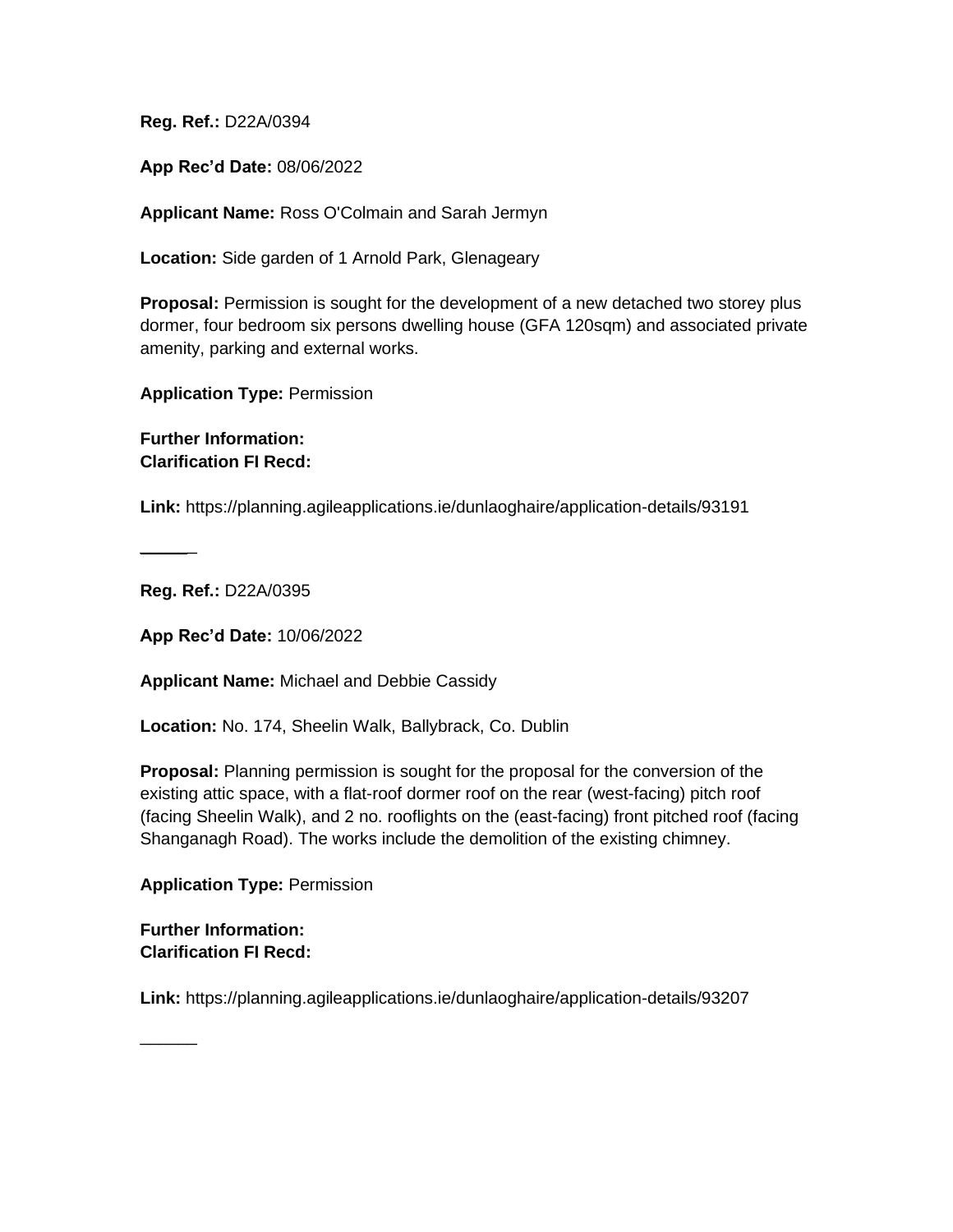**App Rec'd Date:** 10/06/2022

**Applicant Name:** Nicky & Damian Phelan

**Location:** Glenside, 63, Mount Merrion Avenue, Blackrock, Co Dublin, A94Y6W3

**Proposal:** Permission for development consisting of: (1) Alterations to existing garage to include extension to front with new garage door & side door and first floor extension over with front part dormer window incorporating new dressing room & ensuite to master bedroom. (2) New lean-to canopy/ open porch to front door, (3) revised vehicular entrance layout with new recessed 3.5m wide gate and piers to match existing. (4) New pedestrian entrance to rear garden opening from Glenvar Park. (5) New plant room enclosure to east side elevation and associated site works.

**Application Type:** Permission

#### **Further Information: Clarification FI Recd:**

**Link:** https://planning.agileapplications.ie/dunlaoghaire/application-details/93215

 $\sim$ 

**Reg. Ref.:** D22A/0397

**App Rec'd Date:** 10/06/2022

**Applicant Name:** Stephen and Sarah Daly

**Location:** Mandeville, Torquay Road, Foxrock, Dublin 18 (A protected structure, RPS No. 1624)

**Proposal:** Permission for the erection of two separate single storey extensions, one of which is 18m<sup>2</sup> and the other, which is 24m<sup>2</sup>, to the rear of the existing house (a protected structure) together with al associated site works.

**Application Type:** Permission

#### **Further Information: Clarification FI Recd:**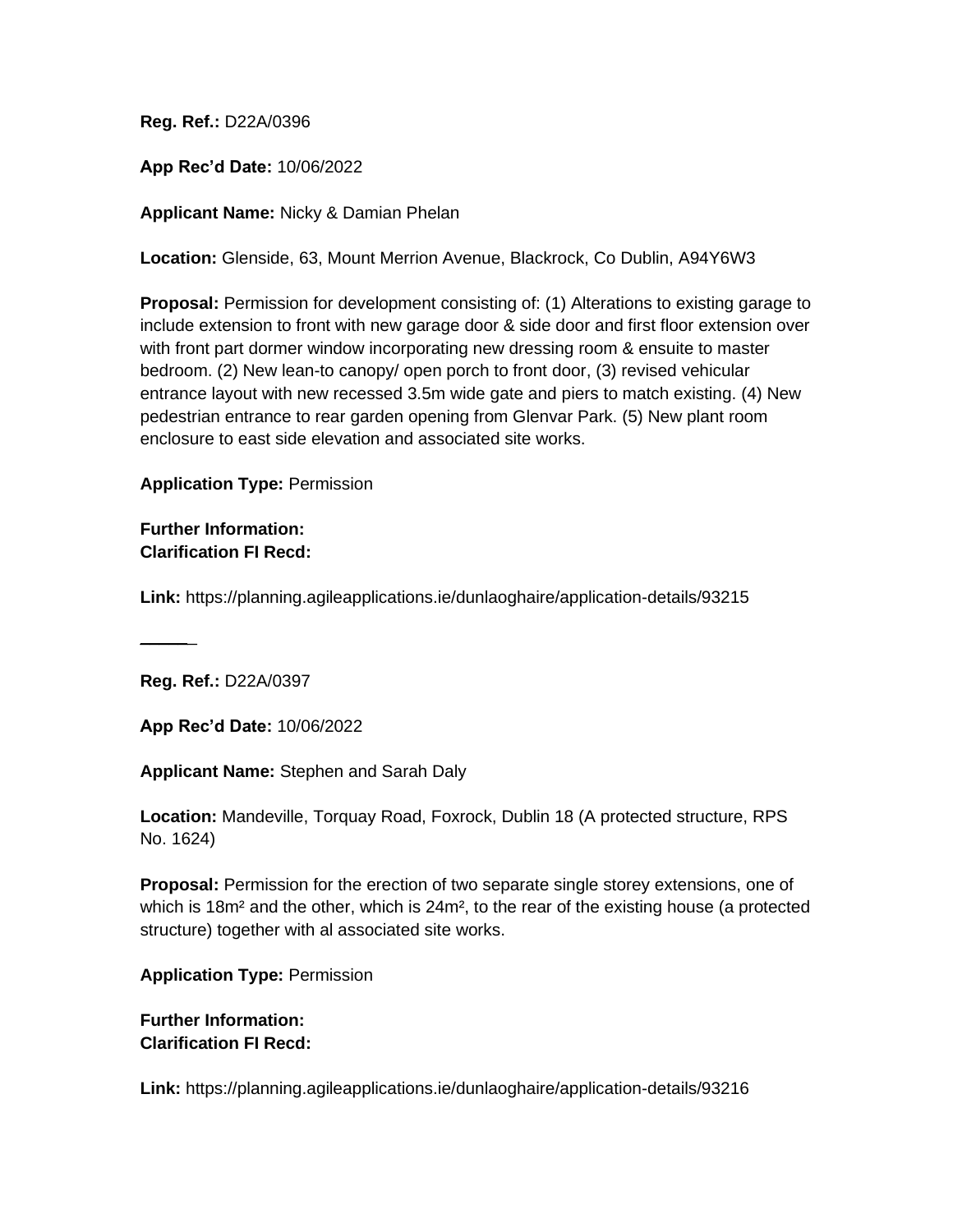$\sim$ 

**App Rec'd Date:** 10/06/2022

**Applicant Name:** East Coast Heritage Limited

**Location:** The Queen's Public House and Restaurant (Protected Structure), Castle Street, Dalkey, Co. Dublin

**Proposal:** Planning permission for the construction of a guesthouse accommodation to the rear. The proposed development includes the construction of 30 bedrooms of guest accommodation, including two suites and two accessible rooms, in 2 no. two-storey, flatroofed wings set in a landscaped garden, with a covered walkway link from the bar/restaurant to the new accommodation wings, along with all associated works.

**Application Type:** Permission

**Further Information: Clarification FI Recd:**

**Link:** https://planning.agileapplications.ie/dunlaoghaire/application-details/93235

**Reg. Ref.:** D22B/0075

 $\overline{\phantom{a}}$ 

**App Rec'd Date:** 18/02/2022

**Applicant Name:** John and Janet Mahon

**Location:** 8 Brehons Chair, Kellystown Road, Rathfarnham, D16 V2V1

**Proposal:** Permission for development. The proposed development will consist of building a single-storey dining room extension at the rear of the dwelling including all associated internal, site and drainage works.

**Application Type:** Permission

**Further Information:** Additional Information 08/06/2022 **Clarification FI Recd:**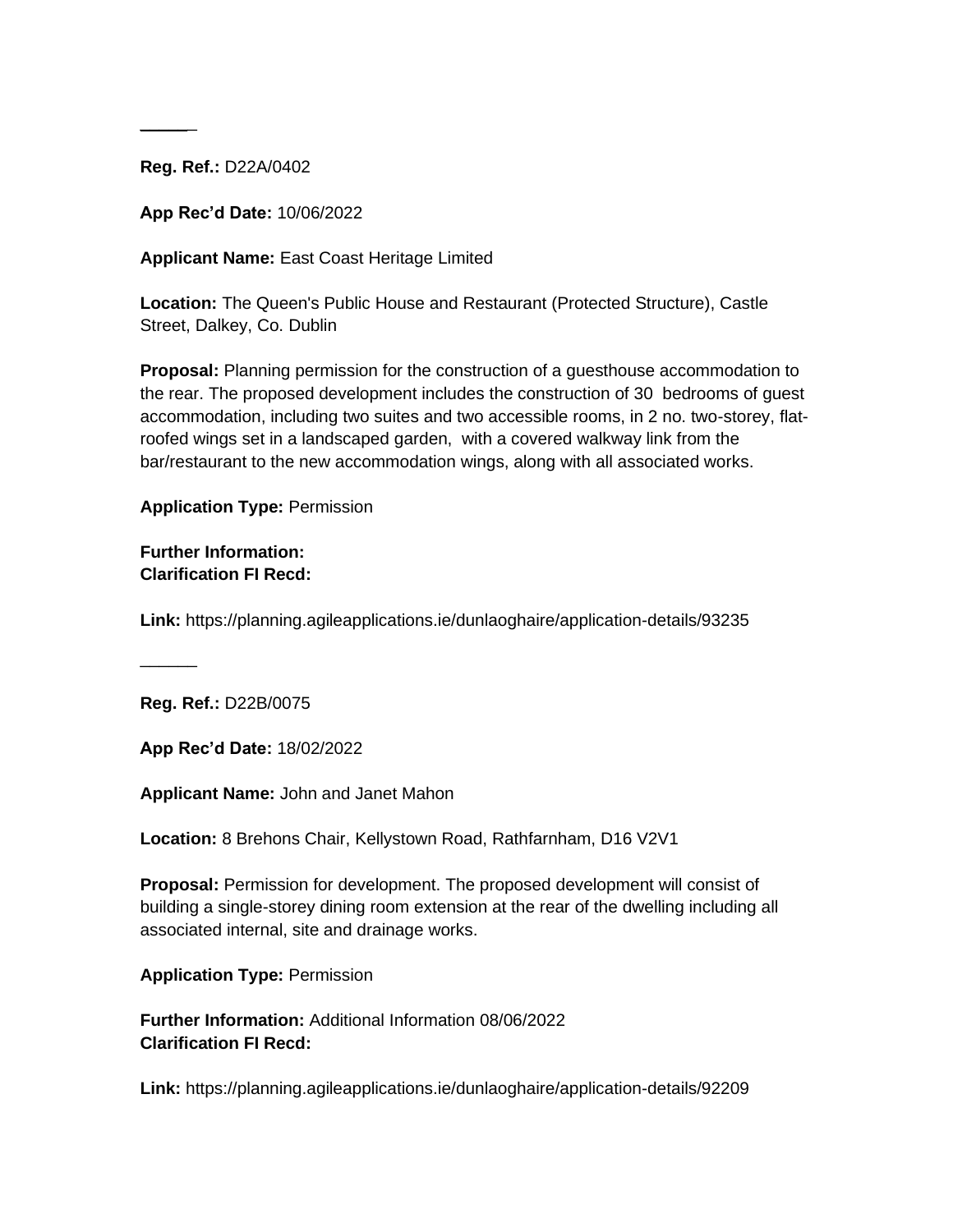$\sim$ 

**App Rec'd Date:** 12/04/2022

**Applicant Name:** Tom and Anne-Marie Murphy

**Location:** 23, Cedarmount Road, Mount Merrion, County Dublin, A94P9K7

**Proposal:** Permission for an extension and refurbishment. The development will consist of the demolition of the existing garage, wc and some existing external walls. We intend to erect a single storey extension to the side and rear of the property, redesign the roof, convert the attic and add a flat roof dormer on the rear roof

**Application Type:** Permission

**Further Information:** Additional Information 07/06/2022 **Clarification FI Recd:**

**Link:** https://planning.agileapplications.ie/dunlaoghaire/application-details/92674

**Reg. Ref.:** D22B/0279

 $\overline{\phantom{a}}$ 

**App Rec'd Date:** 07/06/2022

**Applicant Name:** Brian Riordan and Sorcha Monahan

**Location:** 12, Sweetmount Drive, Dundrum, Dublin 14

**Proposal:** Permission is sought for new zinc cladding to existing dormers to the front and rear, garage conversion including raising the roof height and single storey rear extension at 12 Sweetmount Drive, Dundrum, Dublin 14 by Brian Riordan and Sorcha Monahan.

**Application Type:** Permission

**Further Information: Clarification FI Recd:**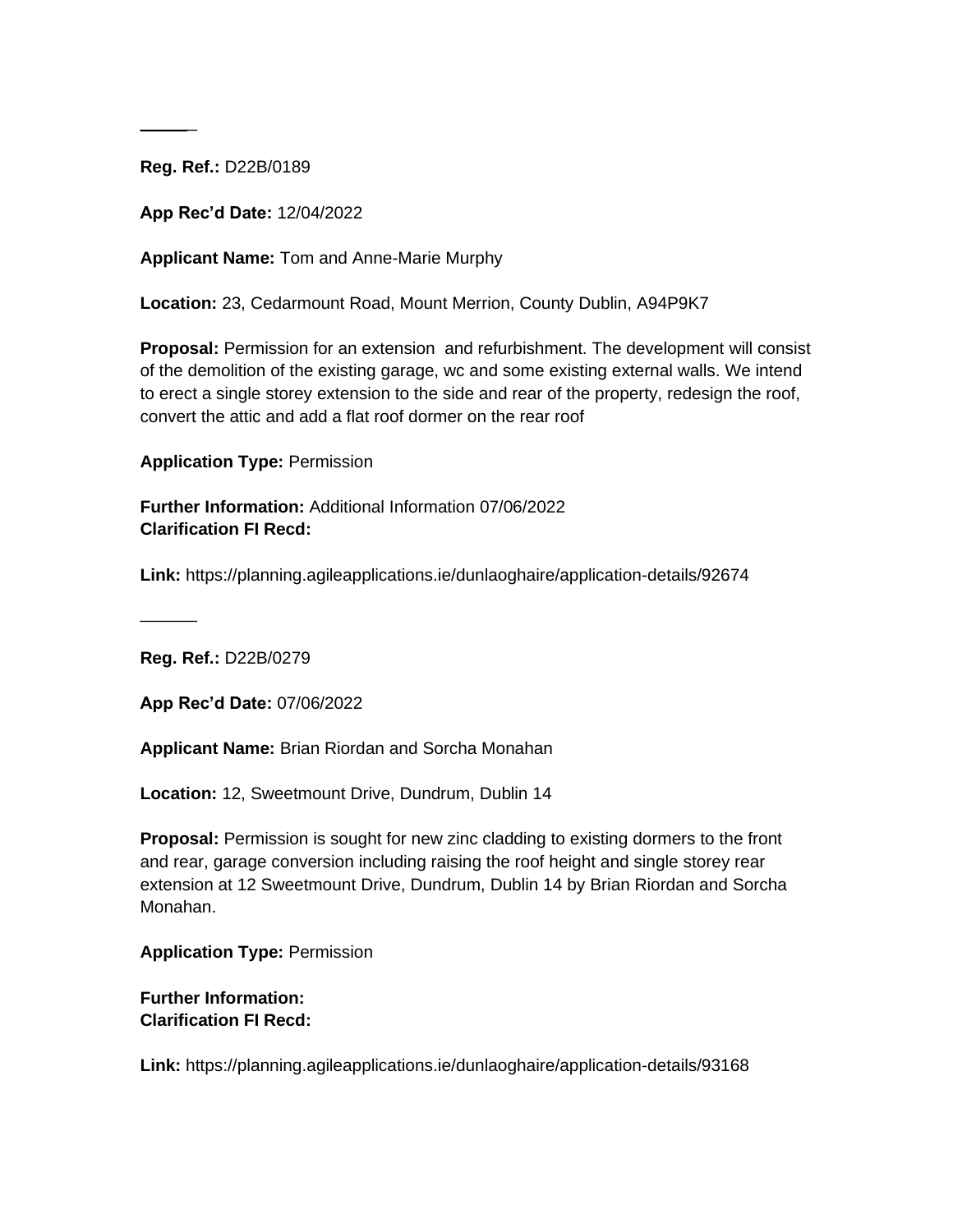$\sim$ 

**App Rec'd Date:** 07/06/2022

**Applicant Name:** Conor Butler

**Location:** 40 Beaumont Avenue, Churchtown, Dublin 14, D14HY62

**Proposal:** Conor Butler is seeking permission for the following 1) the construction of a single storey ground floor extension with a flat roof to the rear of the existing two storey end of terrace dwelling 2) the construction of a single storey porch with flat roof to the front of the existing house 3) All associated site development works. All at 40 Beaumont Avenue, Churchtown, Dublin 14, D14 HY62.

**Application Type:** Permission

#### **Further Information: Clarification FI Recd:**

**Link:** https://planning.agileapplications.ie/dunlaoghaire/application-details/93170

**Reg. Ref.:** D22B/0282

 $\sim$ 

**App Rec'd Date:** 07/06/2022

**Applicant Name:** Leo and Barbara Finn

**Location:** 10 Lanesville, Monkstown Farm, Dun Laoghaire, Co. Dublin

**Proposal:** Permission is sought for partial demolition and retention of single storey extension to the rear (15.2M2) construction of new two storey extension to the rear (67M2) together with associated works to single dwelling.

**Application Type:** Permission

**Further Information: Clarification FI Recd:**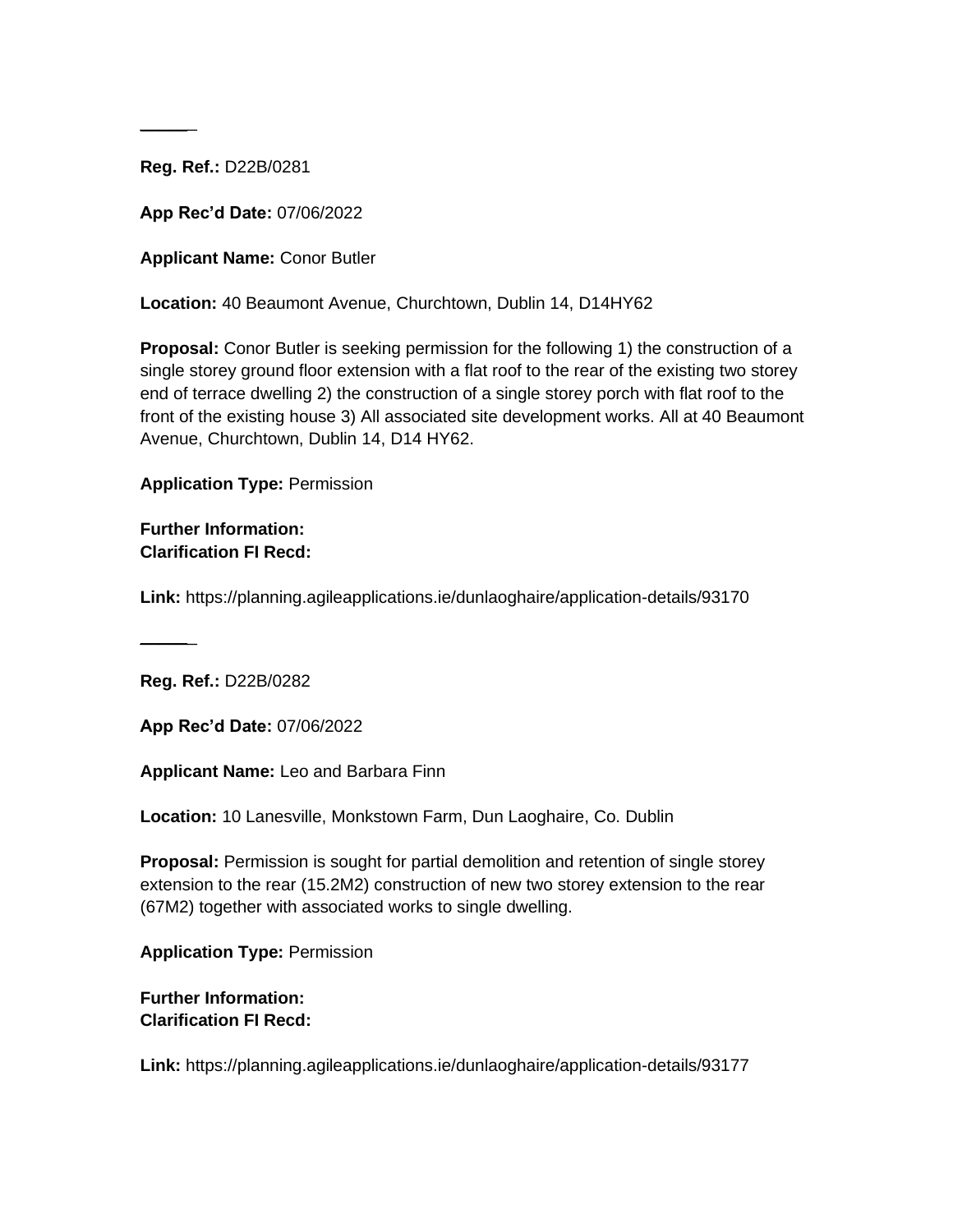$\sim$ 

**App Rec'd Date:** 07/06/2022

**Applicant Name:** Michael Gallagher and Paula Maguire

**Location:** 13 Atkinson Drive, Belmont, Stepaside, Dublin 18

**Proposal:** Permission for development. The development will consist of a Ground floor single storey flat roof garage extension to the side of existing dwelling with lean to roof to rear of extension to tie in with existing roof, garage door to front, single door to rear with render finish to front, rear and gable wall, existing ground floor gable window to be relocated on same wall closer to front of house and any associated works related to proposed development.

**Application Type:** Permission

**Further Information: Clarification FI Recd:**

**Link:** https://planning.agileapplications.ie/dunlaoghaire/application-details/93184

**Reg. Ref.:** D22B/0284

 $\overline{\phantom{a}}$ 

**App Rec'd Date:** 08/06/2022

**Applicant Name:** Karl Dunne

**Location:** Shanderry, Bray Road, Foxrock, Dublin 18, Co. Dublin

**Proposal:** Permission for development to consist of the construction of a single storey, detached home office and gym to the end of the existing rear garden to the rear of the existing two storey dwelling house with associated site works and landscaping.

**Application Type:** Permission

**Further Information: Clarification FI Recd:**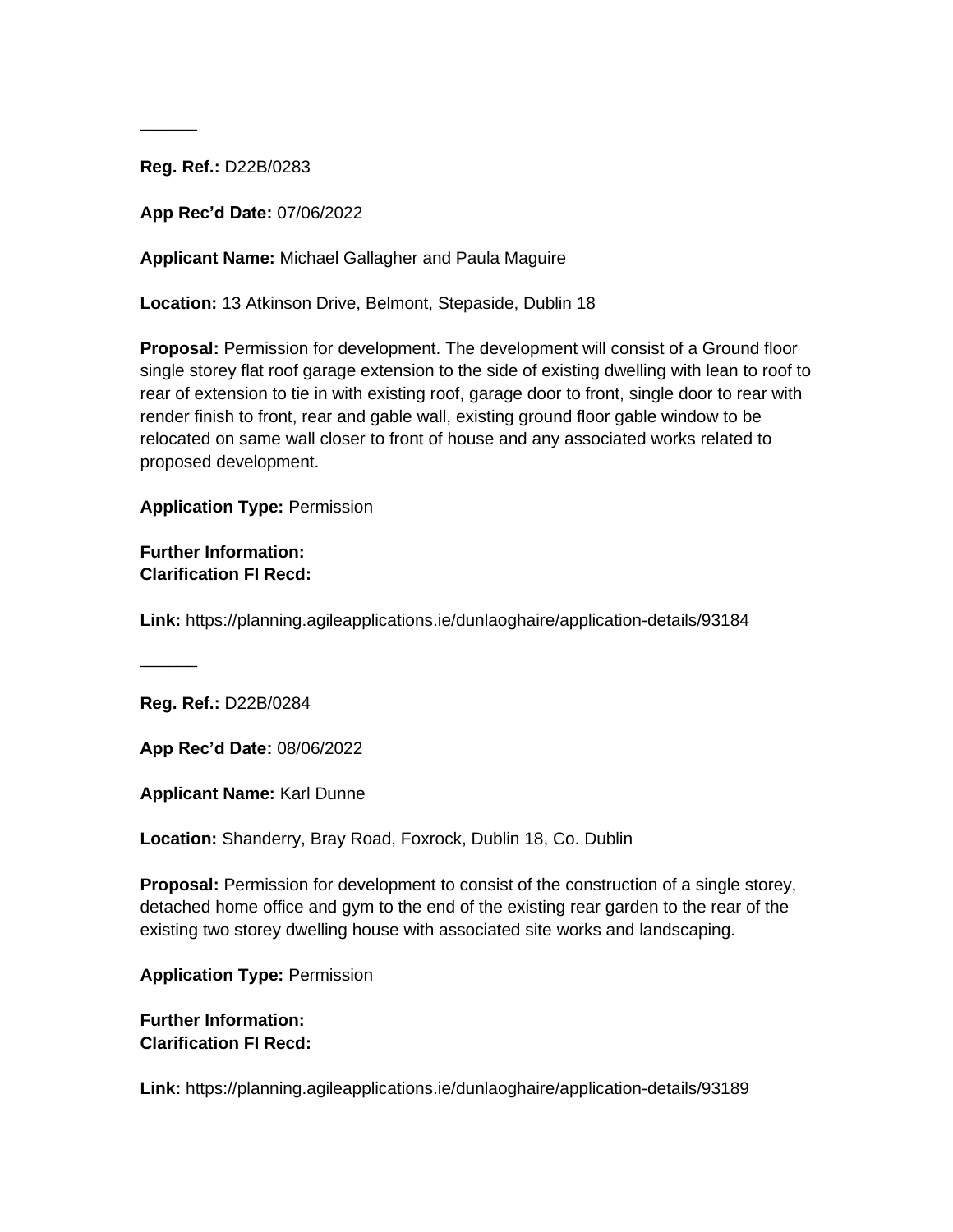$\sim$ 

**App Rec'd Date:** 08/06/2022

**Applicant Name:** Sean and Elizabeth Noonan

**Location:** 26 Shanganagh Vale, Cabinteely, Dublin 18

**Proposal:** Full permission being sought for development. The development works to the single storey dwelling will consist of the following; (a) part demolition of the south west side of dwelling (b) single storey extensions to front (south east) and side (south west) to accommodate an additional bedroom and entrance reception area (c) increase in height of roof level and existing facia to accommodate new roof insulation (d) new entrance door and windows & other internal modifications and all associated site works.

**Application Type:** Permission

**Further Information: Clarification FI Recd:**

**Link:** https://planning.agileapplications.ie/dunlaoghaire/application-details/93192

**Reg. Ref.:** D22B/0286

 $\overline{\phantom{a}}$ 

**App Rec'd Date:** 09/06/2022

**Applicant Name:** Peter and Doreen Goodwin

**Location:** 27 Richmond Avenue, Monkstown, Co. Dublin, A94 YD66

**Proposal:** Permission to erect PV solar panels on the roof. The works will consist of 10 PV solar panels (18.5 sq m) on the front facing pitched roof (SE) and 6 PV solar panels (11.1 sq m) on the side facing (SW) pitched roof.

**Application Type:** Permission

**Further Information: Clarification FI Recd:**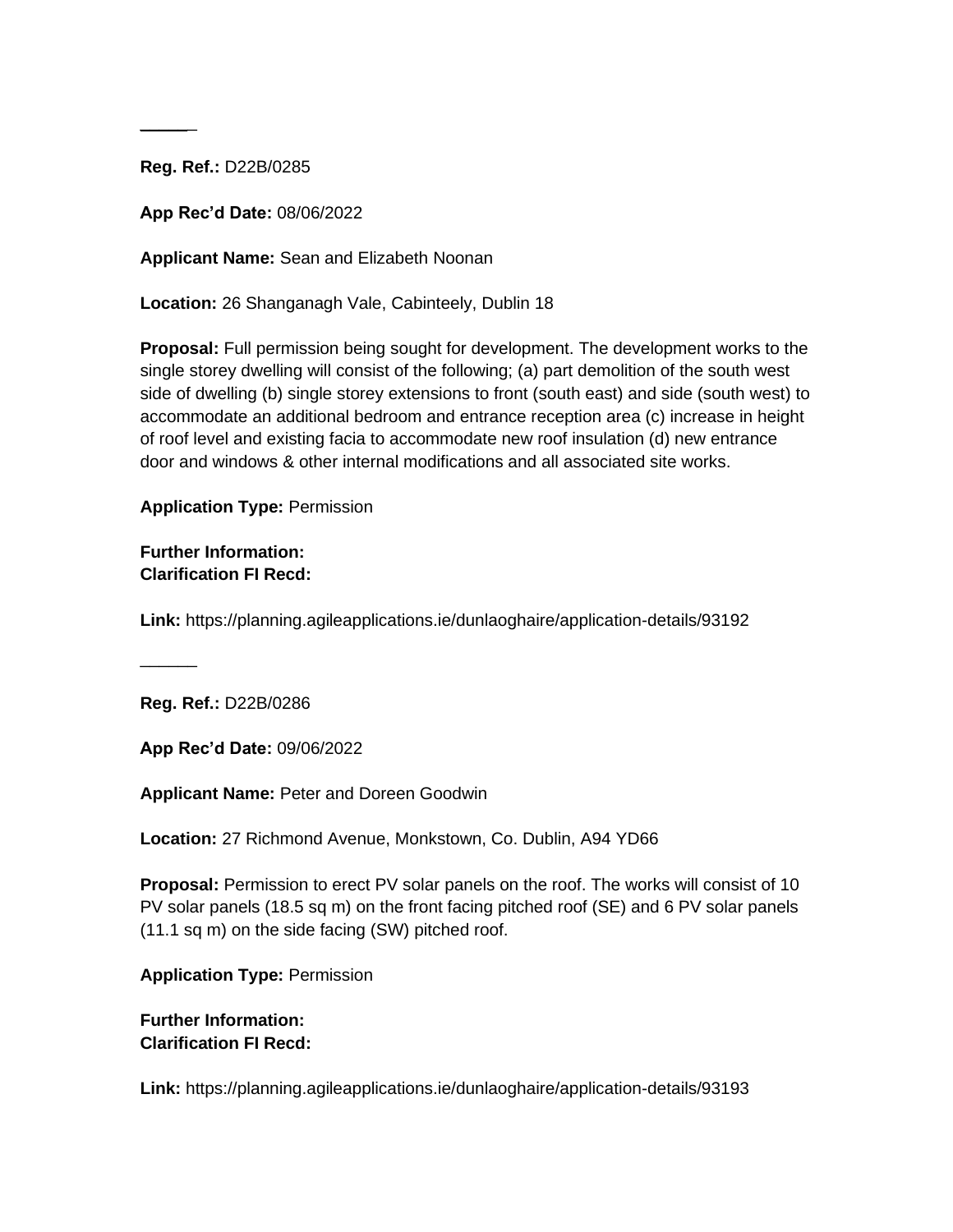$\sim$ 

**App Rec'd Date:** 09/06/2022

**Applicant Name:** Marc Mullan

**Location:** 151 The Rectory, Kilgobbin, Dublin 18, D18 FY81

**Proposal:** Permission is sought for Conversion of existing attic space comprising of modification of existing roof structure, hip style side dormer c/w window, new access stairs and installation of 1 no. roof window to the front and roof windows to the rear.

**Application Type:** Permission

**Further Information: Clarification FI Recd:**

**Link:** https://planning.agileapplications.ie/dunlaoghaire/application-details/93194

**Reg. Ref.:** D22B/0288

 $\overline{\phantom{a}}$ 

**App Rec'd Date:** 10/06/2022

**Applicant Name:** Cilian McKenna and Anna Linehan

**Location:** 49 Rose Park, Dun Laoghaire, Co Dublin, A96 HH63

**Proposal:** Retention Permission is sought for 2 no. Velux rooflights to the south facing side of the pitched roof

**Application Type:** Permission for Retention

**Further Information: Clarification FI Recd:**

 $\overline{\phantom{a}}$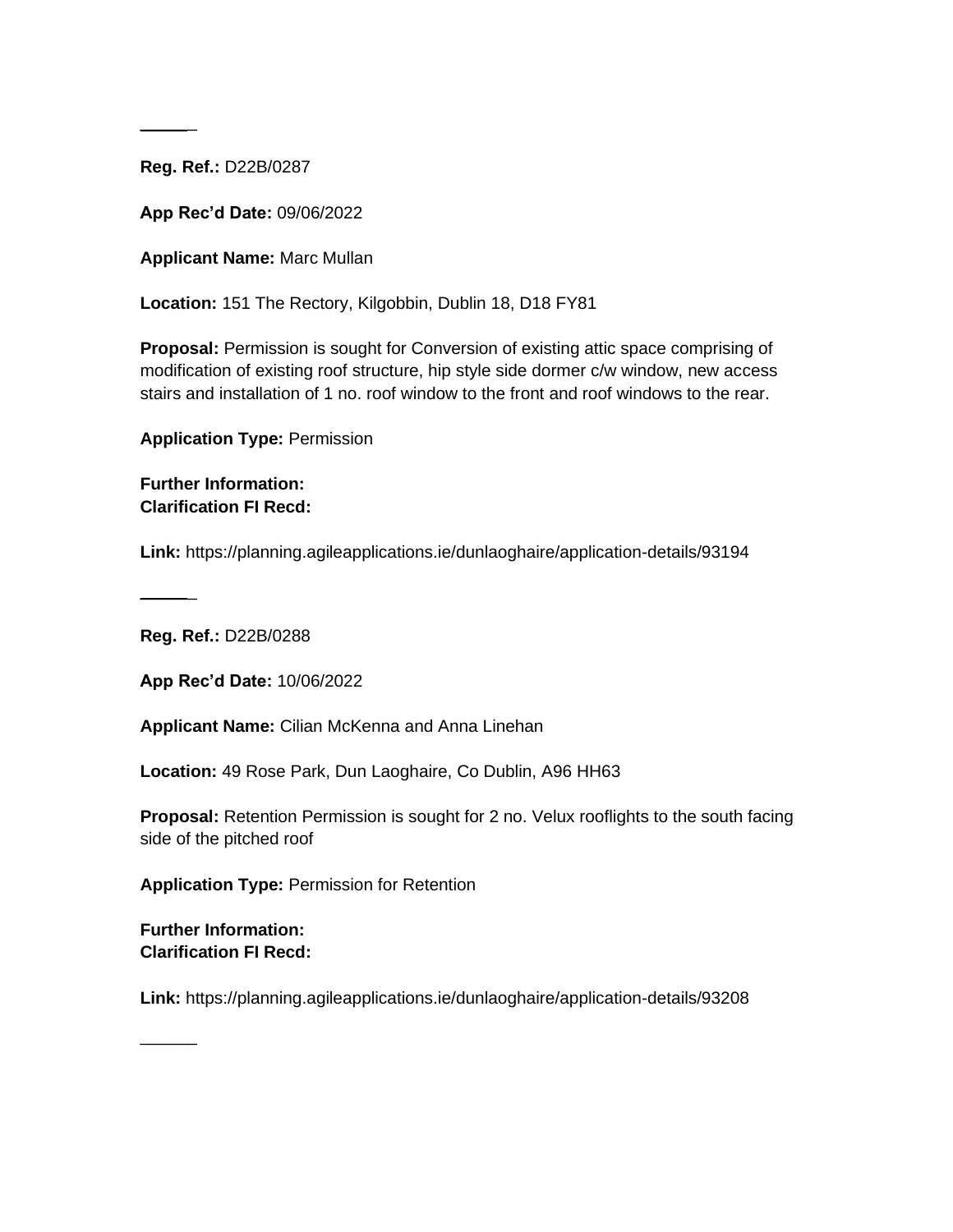**App Rec'd Date:** 10/06/2022

**Applicant Name:** Noel Kerr

**Location:** 140 Ashlawn Park, Ballybrack, Co.Dublin

**Proposal:** The development consists of the following works; retention of extension to existing shed in rear of garden along with all associated site developments, landscaping and facilitating works.

**Application Type:** Permission for Retention

**Further Information: Clarification FI Recd:**

**Link:** https://planning.agileapplications.ie/dunlaoghaire/application-details/93211

**Reg. Ref.:** D22B/0290

 $\overline{\phantom{a}}$ 

**App Rec'd Date:** 10/06/2022

**Applicant Name:** Lauren Butler and Neil Bourke

**Location:** 1 Whitethorn Road, Clonskeagh, Dublin 14

**Proposal:** Permission sought to remove the central section of the existing bay window at ground floor level on the front [south/west] side in order to fit a new french door/window in the enlarged ope.

**Application Type:** Permission

**Further Information: Clarification FI Recd:**

**Link:** https://planning.agileapplications.ie/dunlaoghaire/application-details/93214

### **END OF PLANNING APPLICATIONS RECEIVED FOR WEEK 23 2022**

**DATED 06/06/2022 TO 10/06/2022**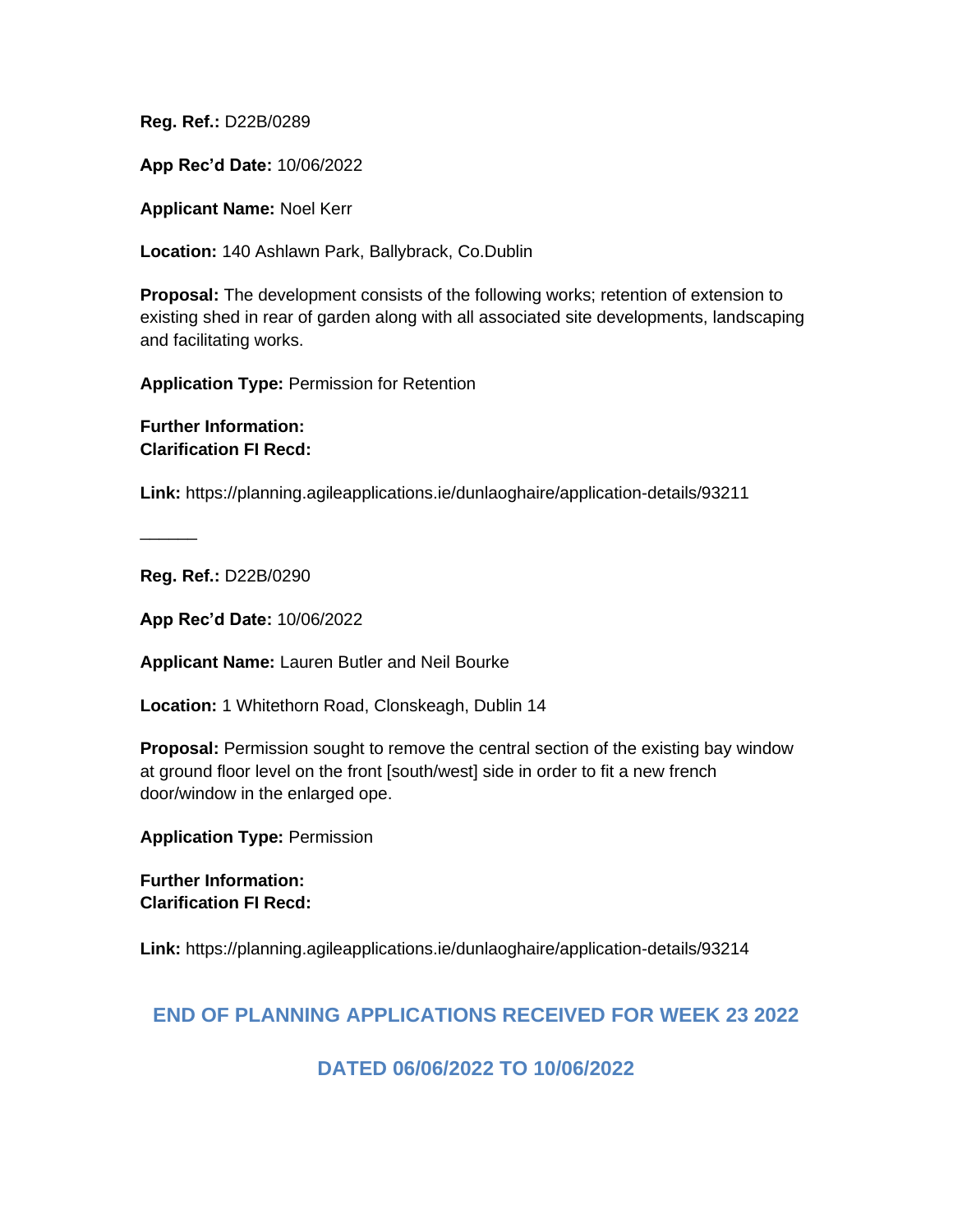## **PLANNING DECISIONS FOR WEEK 23 2022**

## **DATED 06/06/2022 TO 10/06/2022**

## **- Total Applications Decided = 26**

- Declare Application Invalid  $= 5$
- Request Additional Information = 2
- Declare Invalid (Site Notice) = 2
- Grant Permission For Retention = 1
- Grant Permission & Refuse Permission = 1
- Grant Permission = 15

**Reg. Ref.:** D21A/0916

 $\overline{\phantom{a}}$ 

 $\overline{\phantom{a}}$ 

**Decision:** Grant Permission

**Decision Date:** 07/06/2022

**Applicant Name:** Keith and Catherine Watson

**Location:** 4a, St. Begnet's Villas, Dalkey, Co Dublin

**Proposal:** Retention/permission for development at this site. The retention development will consist of (a) Retention of variations to original approved planning application Register Reference D98A/0391, (b) Retention of single storey rear conservatory extension and ancillary site works, (c) Retention of existing single-storey store to the side of the existing dwelling for the storage of bicycles, (d) And we also intend to apply for permission to complete the existing single-storey store referenced in (c) above

### **Application Type:** Permission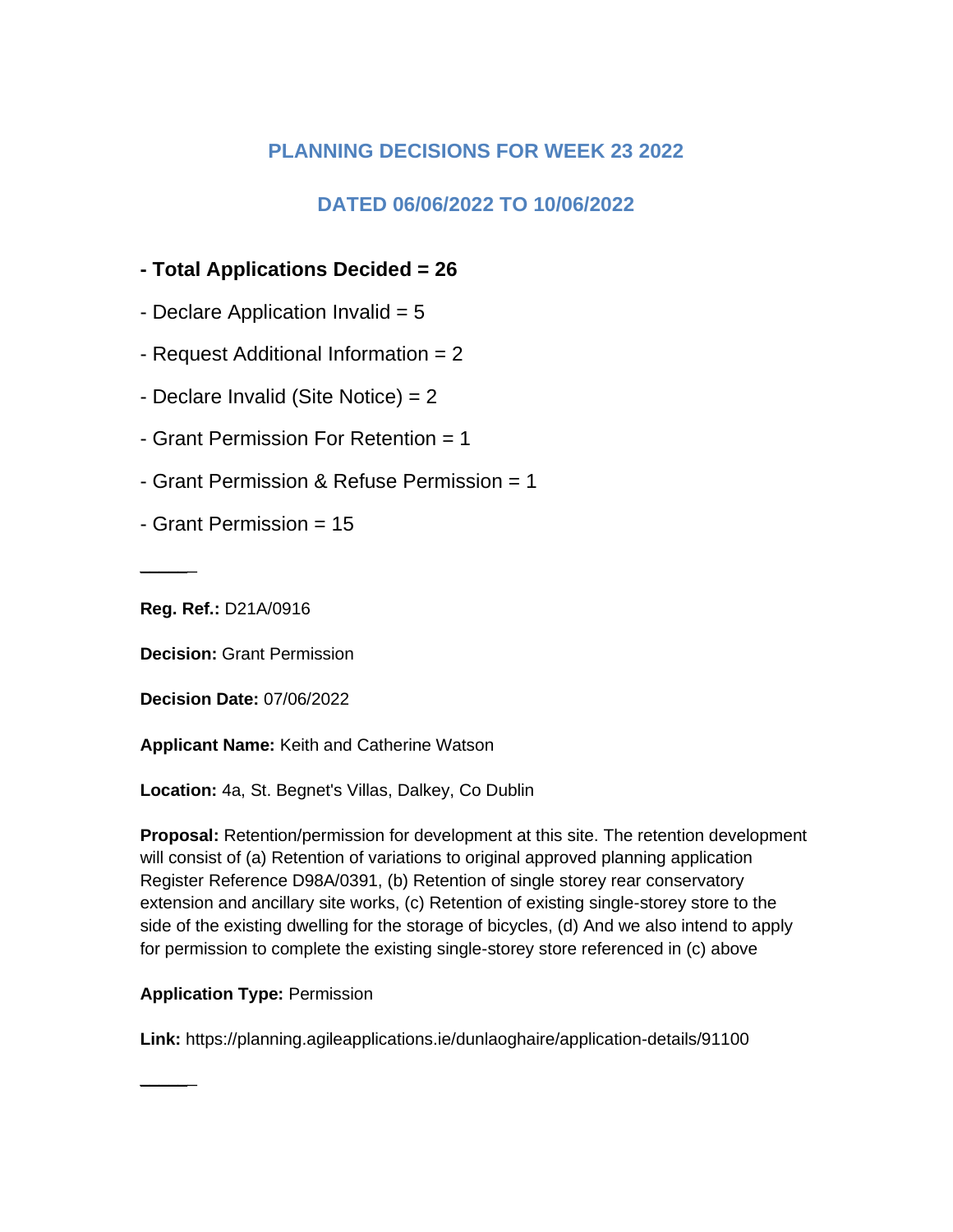**Decision:** Grant Permission

**Decision Date:** 07/06/2022

**Applicant Name:** Mr. Eugene Kenny

**Location:** The Wicked Wolf Public House Main Street, Blackrock, Co. Dublin

**Proposal:** Permission is sought for a change of use from Pub Function Room to short stay Air B & B at first floor level and the provision of a new rooftop (penthouse) level to provide two number two bed duplex apartments with balconies at both levels and four number roof lights by removal of the existing pitched roof and five number short stay Air B & B style double bedrooms and en-suite bathrooms at first floor level, with a new access from Main Street, Bin and Bicycle storage at the rear lower ground level and all ancillary site works.

#### **Application Type:** Permission

**Link:** https://planning.agileapplications.ie/dunlaoghaire/application-details/91472

**Reg. Ref.:** D21B/0662

 $\overline{\phantom{a}}$ 

 $\sim$ 

**Decision:** Grant Permission

**Decision Date:** 09/06/2022

**Applicant Name:** Alan Daly & Theresa Farrell

**Location:** 25 Oakdale Drive, Cabinteely, Glenageary, Co. Dublin, A96 K6D8

**Proposal:** Permission for a proposed new two storey extension to side at first floor level which incorporates an attic conversion for storage space, a dormer to rear at attic level, two no. single storey rear extensions and an office in the rear garden and all associated site works.

#### **Application Type:** Permission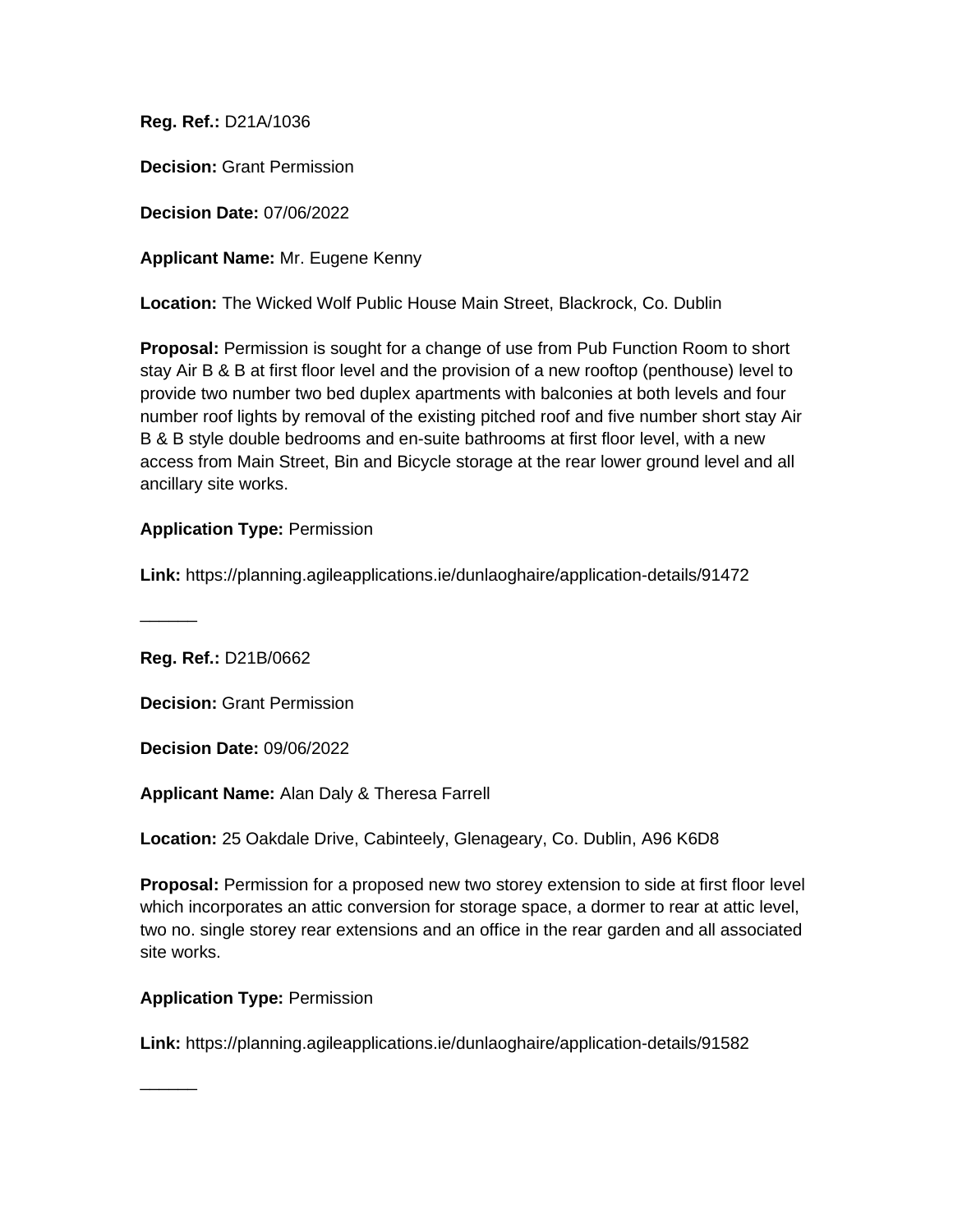**Decision:** Grant Permission

**Decision Date:** 08/06/2022

**Applicant Name:** Mary Russell

**Location:** 40, Coolnevaun, Stillorgan, Co Dublin

**Proposal:** Permission is sought for a new two storey detached house to the side garden of the existing property. The proposed works include demolition of the existing single storey side extension, replacement garden shed and dividing wall to east side of the existing property, widening of the existing rear vehicular entrance and all associated drainage, landscaping and ancillary works

#### **Application Type:** Permission

**Link:** https://planning.agileapplications.ie/dunlaoghaire/application-details/92168

 $\overline{\phantom{a}}$ 

**Reg. Ref.:** D22A/0176

**Decision:** Grant Permission

**Decision Date:** 08/06/2022

**Applicant Name:** Tara O'Sullivan and James Fitzsimons

**Location:** 46 Rosemount Estate, Dundrum, Dublin, D14 KX75

**Proposal:** Permission for development. The development will consist of: Ground and first-floor extension to the side with pitched roof over for additional bedroom. Single storey extension to the rear and front with flat roof. First-floor extension with gable to the front. Widening of front window. Demolition of existing side extension. New side window and door to side ground floor. Fixed canopy to rear single story extension. Creating new vehicular access and removing existing vehicular access. Roof window to front single story extension.

#### **Application Type:** Permission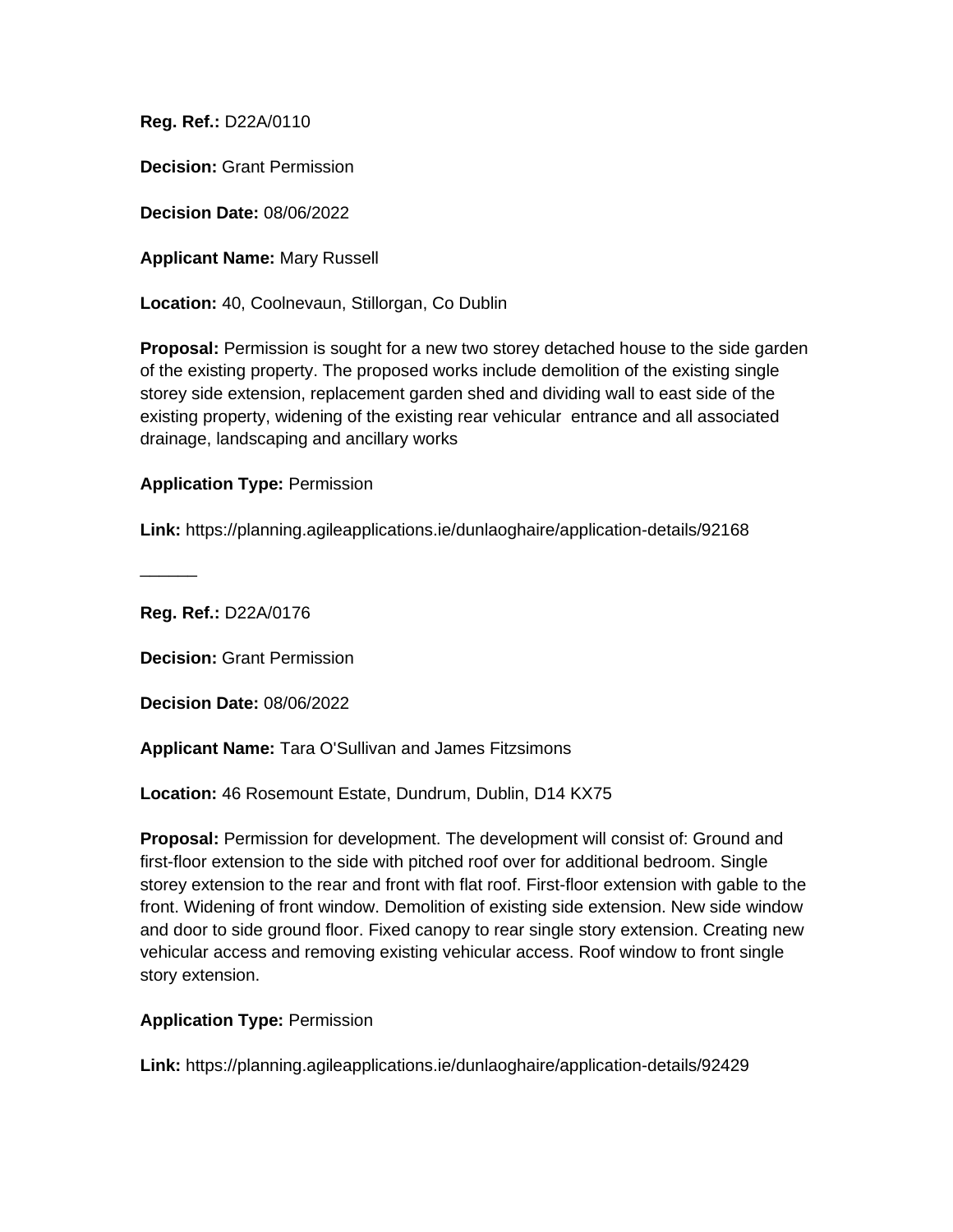$\sim$ 

**Decision:** Grant Permission

**Decision Date:** 09/06/2022

**Applicant Name:** Ard Services Limited

**Location:** Circle K Rochestown Service Station, Rochestown Avenue, Dun Laoghaire, Co. Dublin, A96 R2R9

**Proposal:** Permission is sought for (i) Car wash, (ii) Car wash [plant room with water recycling system and (iii) All associated structures, drainage and site development works.

#### **Application Type:** Permission

**Link:** https://planning.agileapplications.ie/dunlaoghaire/application-details/92459

**Reg. Ref.:** D22A/0253

 $\overline{\phantom{a}}$ 

**Decision:** Request Additional Information

**Decision Date:** 07/06/2022

**Applicant Name:** Margaret Ryan

**Location:** site (c. .2 ha.) at Ardfallen (a protected structure), on , Cunningham Road, Dalkey, County Dublin

**Proposal:** New application consequent on the response to a DLRCC Notice of request for Clarification of Further Information, Order Number P/1065/22 Planning Application Register Reference D21A/0487 date 24.01.22 and the expiry of the six month time limit for development on the site. The development will consist of an infill residential scheme of 6 houses comprising 1 number two bedroom single storey detached dwelling (115 square meters), 1 number one bedroom single story detached dwelling (66 square meters), 1 number five bedroom two story detached dwelling (350 square meters) with lower level access with garage parking for one car and utility room, 3 number three story terraced mews houses each unit (150 square meters) with 3 bedrooms. The development will include, a shared garden, courtyard open space, total of 8 number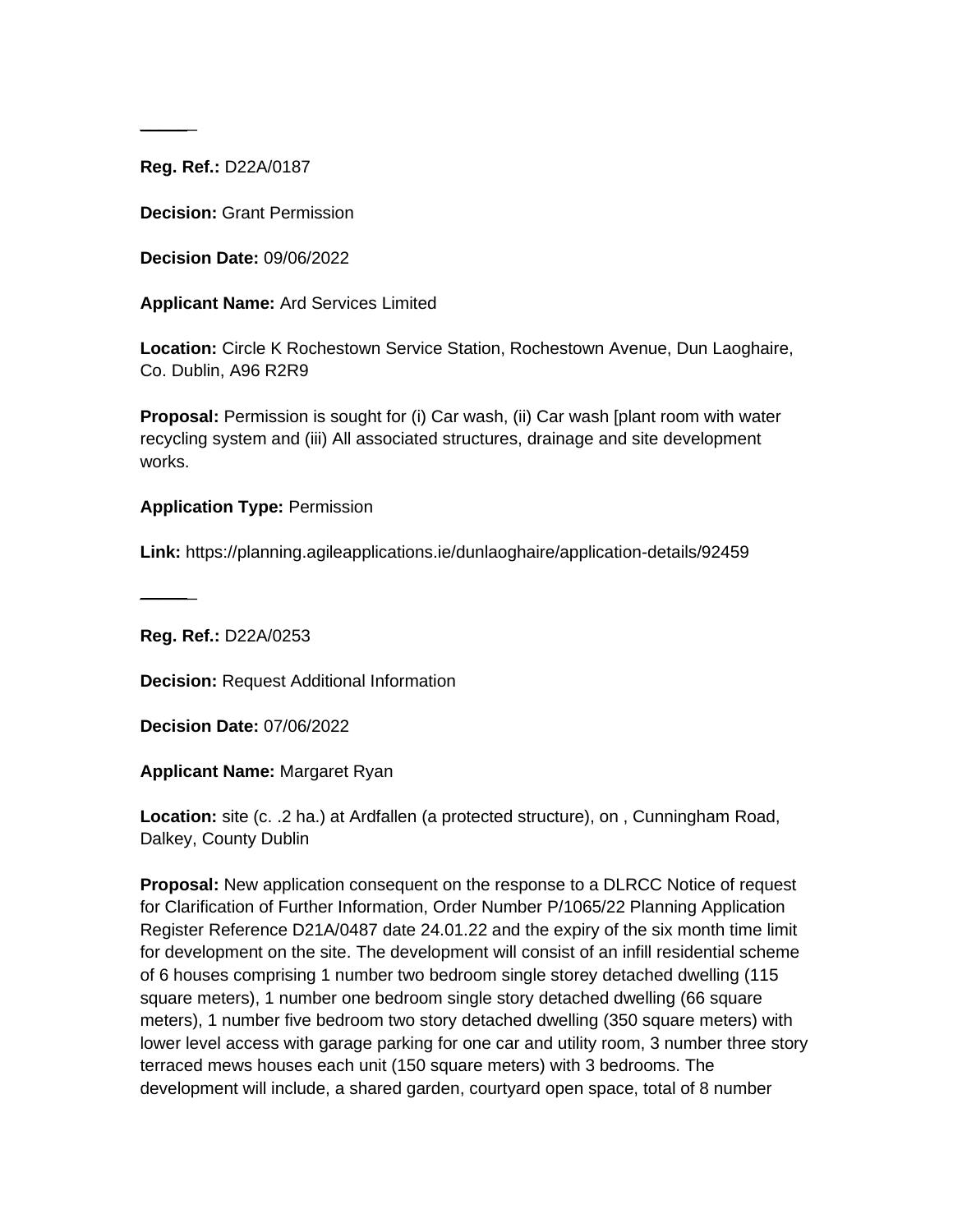surface level car parking spaces (including 2 number universal access spaces), bicycle parking spaces and bin storage facilities. The development will include the demolition and reconstruction of the existing boundary wall, and railings at the north end of the site and a new (3m wide) vehicle entrance to the middle of the site on Cunningham Road. The development will include piped infrastructure, ducting, a new ESB substation, changes in level, internal roads, pathways and steps, site landscaping, and all associated site development and excavation works above and below the ground. A tree survey, assessment of existing on site planting and special measures to protect the roots and crown of significant beech on Cunningham Road are included with the application.

### **Application Type:** Permission

**Link:** https://planning.agileapplications.ie/dunlaoghaire/application-details/92706

**Reg. Ref.:** D22A/0263

 $\sim$ 

**Decision:** Declare Invalid (Site Notice)

**Decision Date:** 07/06/2022

**Applicant Name:** Kevin Houlihan

**Location:** 44b, North Avenue, Mount Merrion, Co Dublin, to the rear of, 44a North Avenue, Mount Merrion, Co Dublin

**Proposal:** Permission for development at this site. The development shall consist of the construction of a new three storey house over basement with second floor front patio balcony, ancillary site works and new drainage system. The subject site is located at the rear of 44a North Avenue, Mount Merrion, Co Dublin and access is through this site by way of an existing vehicular entrance off North Avenue, Mount Merrion, Co Dublin and a right of way over 44a North Avenue, Mount Merrion, Co Dublin

#### **Application Type:** Permission

 $\overline{\phantom{a}}$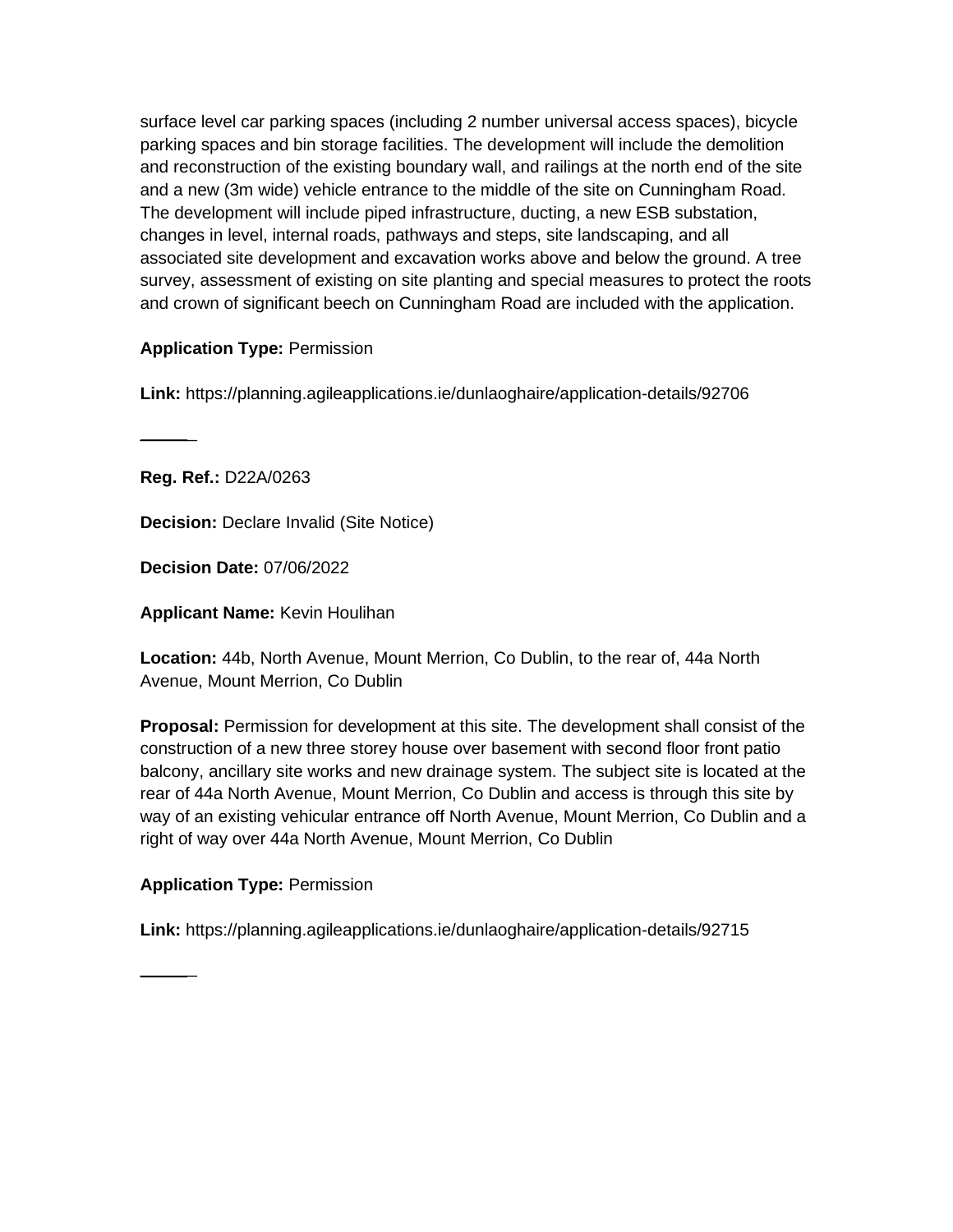**Decision:** Grant Permission

**Decision Date:** 08/06/2022

**Applicant Name:** A. Clayton

**Location:** Danesmoate, Kellystown Road, Rathfarnham, Dublin 16, D16 H5P2 (Protected Structure)

**Proposal:** Permission for the construction of a single storey garden room and adjoining glasshouses for private horticultural use, with a total floor area of 107 Sq.m., located in an existing walled garden, including all associated site works.

**Application Type:** Permission

**Link:** https://planning.agileapplications.ie/dunlaoghaire/application-details/92717

**Reg. Ref.:** D22A/0270

 $\overline{\phantom{a}}$ 

 $\overline{\phantom{a}}$ 

**Decision:** Grant Permission & Refuse Permission

**Decision Date:** 07/06/2022

**Applicant Name:** Leontia Fannin

**Location:** 34, Woodford, Stillorgan, Dublin, A94DN34

**Proposal:** Permission for development at this site. The development will consist of: Attic conversion for storage. Raised gable to the side with new side gable window. 2 dormer windows to the rear, 3 roof windows to the front roof area. Infill front porch with new side window and front door with side panels. Widening of front vehicular access

#### **Application Type:** Permission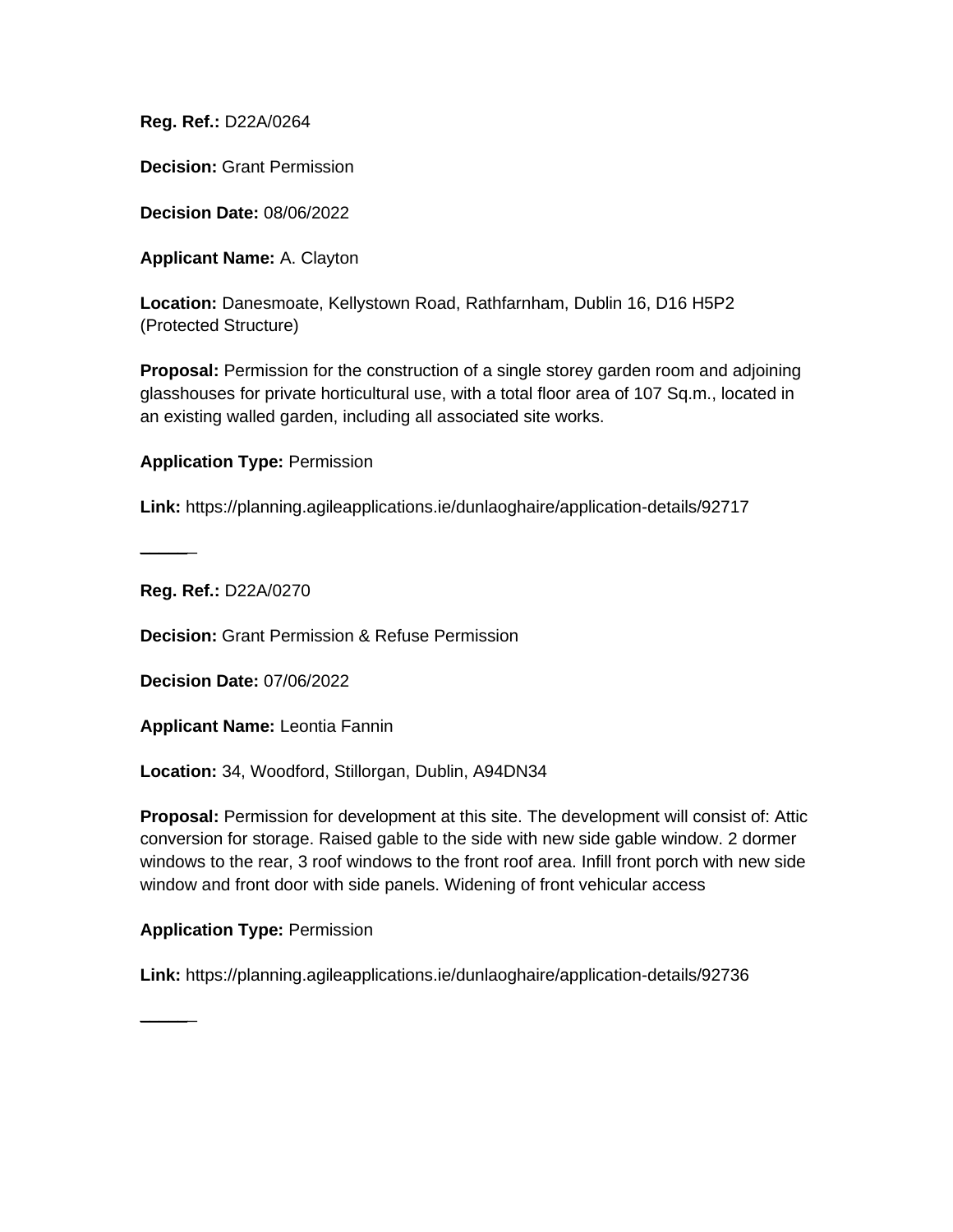**Decision:** Grant Permission

**Decision Date:** 09/06/2022

**Applicant Name:** Elaine Daly and Paul Connors

**Location:** 13, Idrone Terrace, Blackrock, County Dublin, (Protected Structure)

**Proposal:** Permission is sought for development, a protected structure. The development will consist of the construction of an entrance-level single-storey extension and courtyard bay-window to the rear of the property, demolition of glass-house, installation of French doors to courtyard at lower ground level in existing window openings, and internal renovations including the provision of an en-suite bathroom, walkin wardrobe, utility room and other minor alterations. Permission is also sought for the provision of two car-parking spaces in the rear garden with access from Idrone Lane along with all site works

#### **Application Type:** Permission

**Link:** https://planning.agileapplications.ie/dunlaoghaire/application-details/92750

**Reg. Ref.:** D22A/0274

 $\sim$ 

 $\sim$ 

**Decision:** Grant Permission

**Decision Date:** 08/06/2022

**Applicant Name:** Pearce Signs Ltd

**Location:** Bank Of America, Merrill Lynch International DAC, Block D, Central Park, Dublin 18, D18N924

**Proposal:** Permission is sought for 2 No internally illuminated signs to replace existing signs

**Application Type:** Permission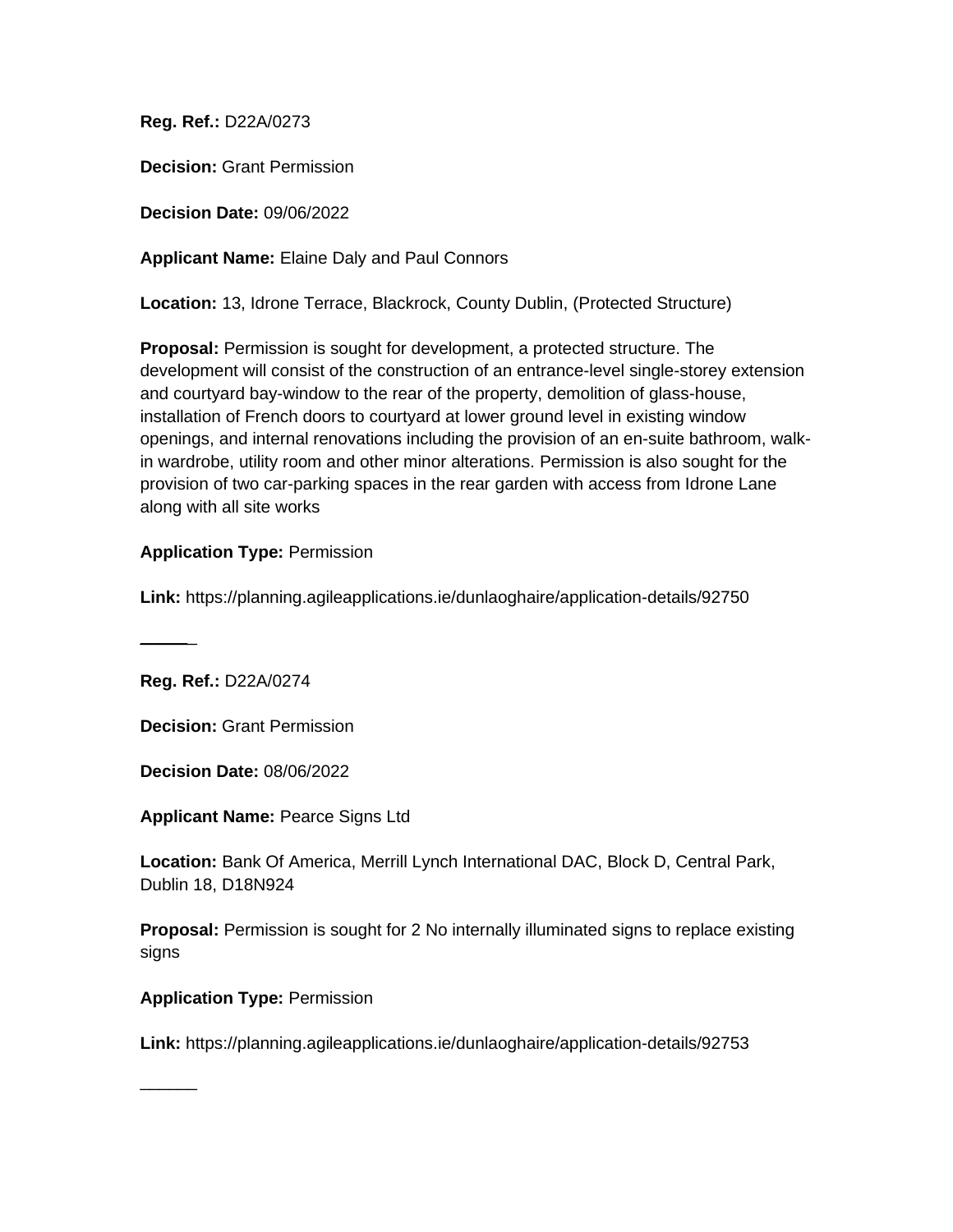**Decision:** Grant Permission For Retention

**Decision Date:** 08/06/2022

**Applicant Name:** Haffenal Ltd

**Location:** The Gables (Proposed Protected Structure), 1 Torquay Road, Foxrock, Dublin, D18A2N7, (Architectural Conservation Area)

**Proposal:** Retention permission at this site. The development will consist of retention for alterations and amendments to the previously approved external pergola (Ref D21A/0649), amendments include increased structure with fixed and sliding perspex panels, and perspex roof; rear escape door from the pergola area; and all ancillary site works

**Application Type:** Permission for Retention

**Link:** https://planning.agileapplications.ie/dunlaoghaire/application-details/92756

**Reg. Ref.:** D22A/0282

 $\overline{\phantom{a}}$ 

 $\overline{\phantom{a}}$ 

**Decision:** Request Additional Information

**Decision Date:** 09/06/2022

**Applicant Name:** Lidl Ireland GMBH

**Location:** Lidl Ireland GMBH, Lidl Store Shankill, Shanganagh Road, Shankill, Dublin 18, D18 AW22

**Proposal:** Permission to erect 837.00 m2 or 150.30 kWp of photovoltaic panels on the roof of our existing Lidl Store in Shankill with all associates site works.

**Application Type:** Permission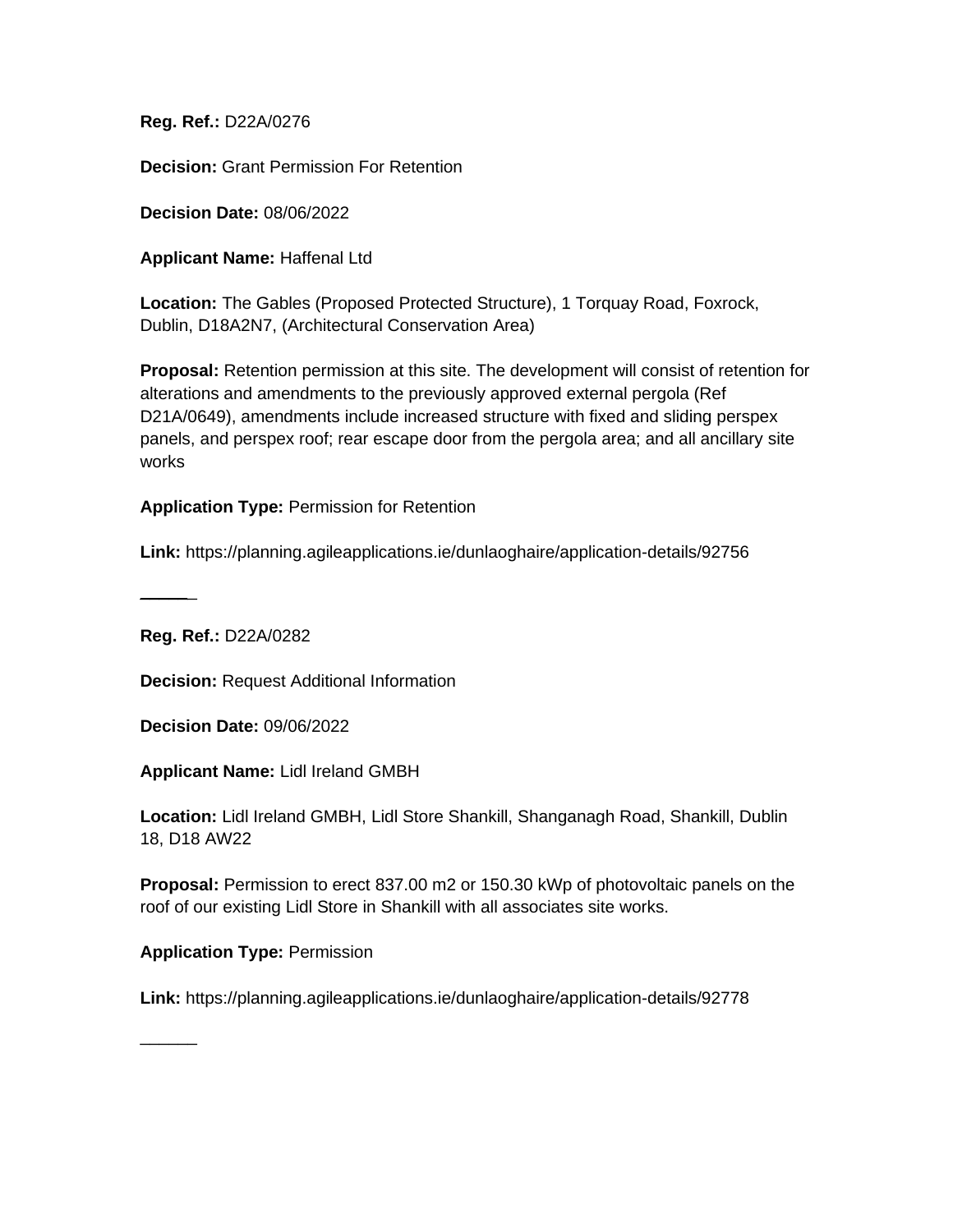**Decision:** Declare Invalid (Site Notice)

**Decision Date:** 07/06/2022

**Applicant Name:** Chalkhill Development Ltd

**Location:** 44C North Avenue, Mount Merrion, Co Dublin, to the rear of 44a and 44b North Avenue, Mount Merrion, Co Dublin

**Proposal:** Permission for development at this site. The Development shall consist of the construction of a new three storey house over basement with second floor front patio balcony, ancillary site works and new drainage systems. The subject site is located at the rear of 44a and 44b North Avenue, Mount Merrion, Co. Dublin and access is through these sites by way of an existing vehicular entrance off North Avenue, Mount Merrion Co. Dublin and a right of way over 44a and 44b North Avenue, Mount Merrion, Co. Dublin.

#### **Application Type:** Permission

**Link:** https://planning.agileapplications.ie/dunlaoghaire/application-details/92916

**Reg. Ref.:** D22A/0368

 $\sim$ 

**Decision:** Declare Application Invalid

**Decision Date:** 09/06/2022

**Applicant Name:** KW PRS ICAV acting for and on behalf of its sub-fund KW PRS Fund 10

**Location:** Lands adjacent to The Grange, Brewery Road/Stillorgan Road, Blackrock, Co. Dublin

**Proposal:** Permission for development. The development will consist of minor alterations to the Creche Building (Block P) permitted under a previous Strategic Housing Development (SHD) Ref 305345-19. alterations will include a) changes to fenestration detail and dimensions of windows and doors, omission of 2 no. windows at ground and first floor, omission of 7 no. side panels to windows and louvre screen to bin store, modification of 3 no. windows screens to incorporate doors for emergency purposes at ground floor, addition of 2 no. doors for emergency purposes at ground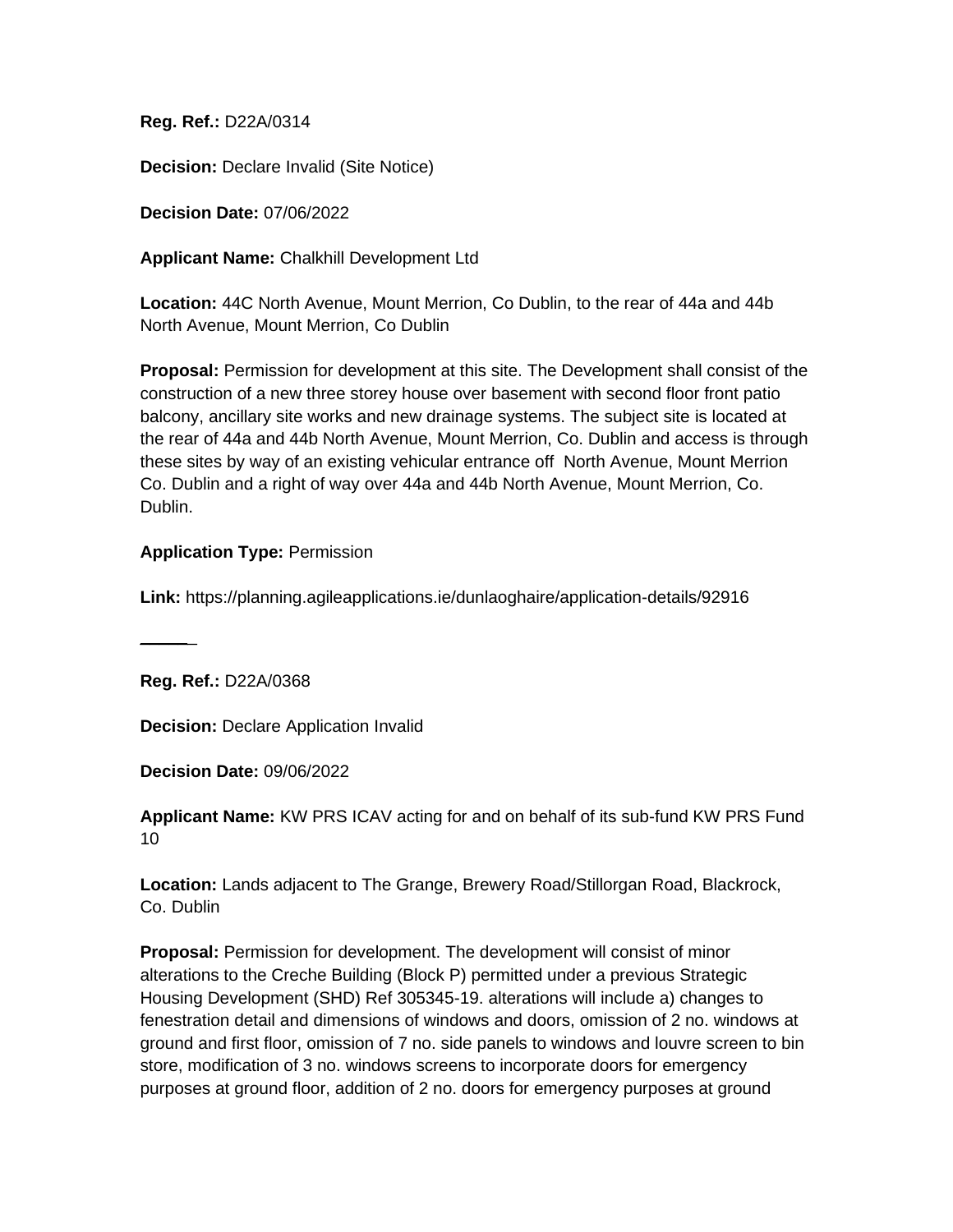floor, b) provision of final direct level access from escape stair for emergency purposes, c) modifications to internal layout including provision of an additional emergency escape stair core, d) additional minor alterations to include adjusted glazing to the lobby and adjustments to balustrade and parapet levels.

#### **Application Type:** Permission

**Link:** https://planning.agileapplications.ie/dunlaoghaire/application-details/93076

**Reg. Ref.:** D22A/0372

 $\sim$ 

**Decision:** Declare Application Invalid

**Decision Date:** 09/06/2022

**Applicant Name:** Charjon Investments Limited

**Location:** The Goat Public House, Lower Kilmacud Road, Dublin 14, D14PY56

**Proposal:** Three-year temporary retention permission for development at a site of c.0.1178 hectares, located within the grounds. The development consists of a 'Meanwhile Use' development of some 39.5 sq m consisting of: a single storey, prefabricated structure (a former shipping container) (c. 15 sq m) that operates as a cafe/coffee shop (Box'd Coffee); a marquee suspended on upright supports to the front of Box'd Coffee; a single storey refrigerated storage unit between 'Apres Ski' and the Taney Road site boundary (4 sq m); a single storey, prefabricated structure ( a former shipping container) operating as a preparation kitchen (c. 1.5 sq m); a timber store (c. 1.5 sq.m) and 1.1m high timber fence located adjacent to Box'd Coffee shipping container; a pitched roofed shed type structure (c. 4 sq m) located to the rear of 'Fired Up Pizza'; a tarmacked surface (c. 184 sq m); a timber framed pergola type structure with Perspex roof material serving as a sheltered work area for Fired Up Pizza; a c. 1.4m high timber fence, located in front of the shipping containers; a c. 1.8m high timber fence to Taney Road; and an upright outdoor television screen facing Box'd Coffee from across the private road into the car park; outdoor seating; 8 No. associated signs (including that on the roof of the Fired Up Pizza unit); and all ancillary structures above and below ground. The 8 No. signs to be retained consists of a c3.25m poll sign (located adjacent to the site's boundary with Taney Road); a sign inscribed with 'Pizza' (c. 3.24 sq m), located on top of the previously permitted 'Fired Up Pizza' container; a sign inscribed 'Fired Up Pizza' (c 1.44 sq m), located on the front of the previously permitted Fired Up Pizza container; two signs, inscribed 'Box'd Coffee' (c. 2.17 sq m and 4.575 sq m respectively) located on the Box'd Coffee container; a sign (c. 2.16 sq m) located along the site's boundary with Taney Road located in front of the poll sign; and two signs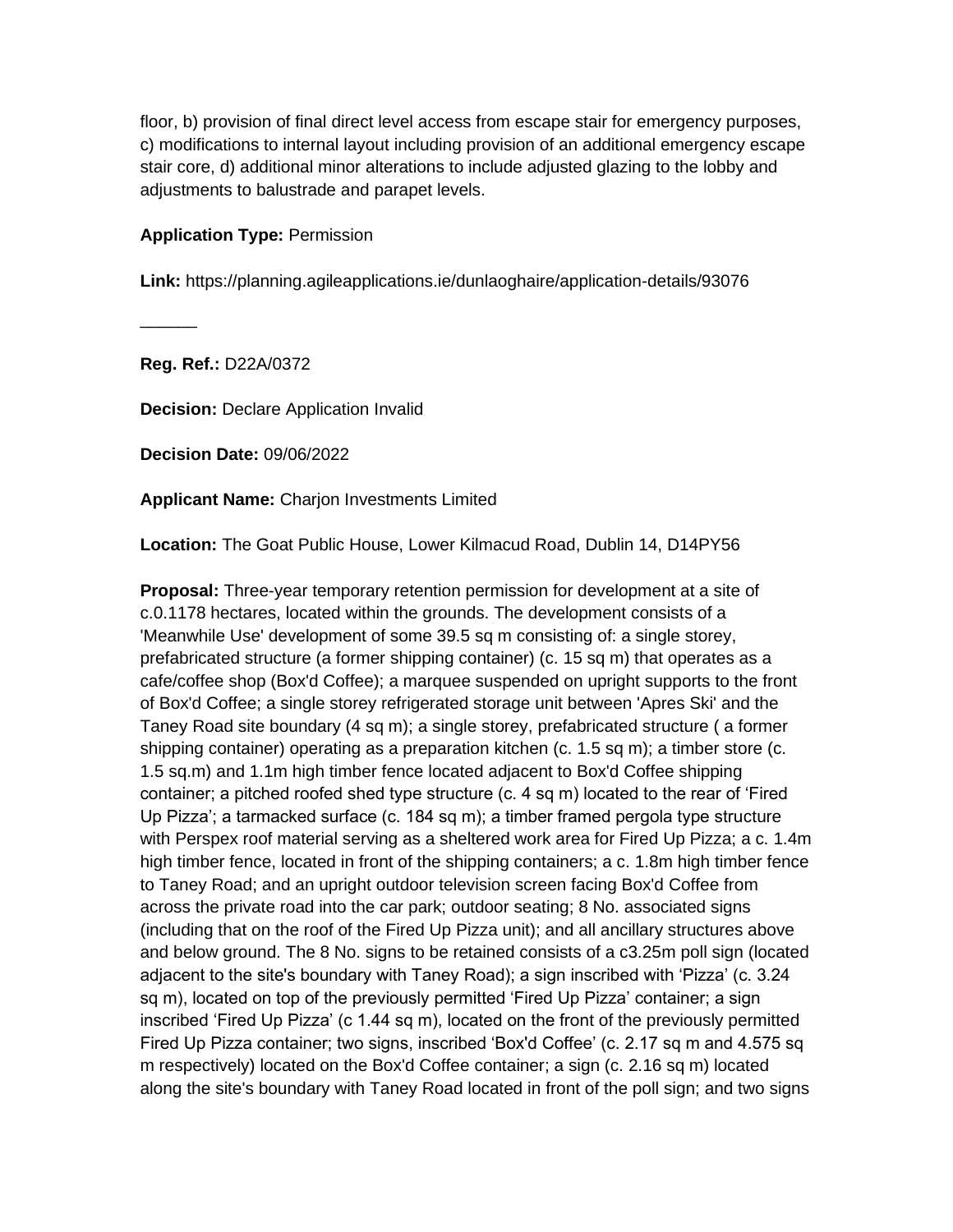(c.2.16 sq m each) located to the east and west of the site's car park entrance on Taney Road. The Fired Up Pizza shipping container (c. 42 sq m) and its use already enjoy a temporary retention permission (DLRCC Reg. Ref. D20A/0493). This application, inter alia, seeks amendments to Condition No. 5 of Reg Ref. D20A/0493 (regarding signage at the Taney Road entrance to the site as the two retained signs are not incorporated into the existing signage structures for the 'The Goat Bar and Grill'). The Parcel Motel (3.5 sq m) has already been granted permission (Reg Ref D14A/0712.) 'The Meanwhile Use' includes a beer garden structure currently referred to as 'Apres Ski' (c.89 sq m) that serves as a bar and provides seating is covered by the provisions of Civil Law (Miscellaneous Provisions) Act 2021, which, inter alia, makes provision 'on a temporary basis, for the sale or supply of intoxicating liquor in certain circumstances in seating areas located outside licensed premises in order to allow, in the public interest and having regard to the manifest and grave risk to human life and public health posed by the spread of the disease known as Covid 19, the businesses of licences of such premises to operate in a manner that mitigates the spread of that disease; to provide for the application of certain enactments to those outdoor seating areas. 'In addition, the Section 28: Guidelines for Planning Authorities - Enforcement of Certain Planning Conditions during the Coronavirus (Covid 19) outbreak (29 March 2020) details that 'given the exceptional challenges arising from Covid-19, it is critical that support given to restaurants and cafes to allow them to maximise opportunities to maintain a revenue stream' and that 'given the serious danger to public health and the resultant pressures placed on the restaurant and cafe sector, the planning authorities should take an accommodating and flexible approach to conditions restricting the provision of delivery and take-away services' and that 'any breaches of planning condition in relation to restaurants or cafes operating a delivery take-away service to be ' of a minor nature', other than where issues arise which could seriously impact on public health and safety'

#### **Application Type:** Permission for Retention

**Link:** https://planning.agileapplications.ie/dunlaoghaire/application-details/93083

**Reg. Ref.:** D22A/0384

 $\overline{\phantom{a}}$ 

**Decision:** Declare Application Invalid

**Decision Date:** 09/06/2022

**Applicant Name:** Johnny and Nadia Quinn

**Location:** Dar Nearah, Hillcrest Road, Dublin 18, D18 N8X8

**Proposal:** Permission for the refurbishment alteration and extension of existing two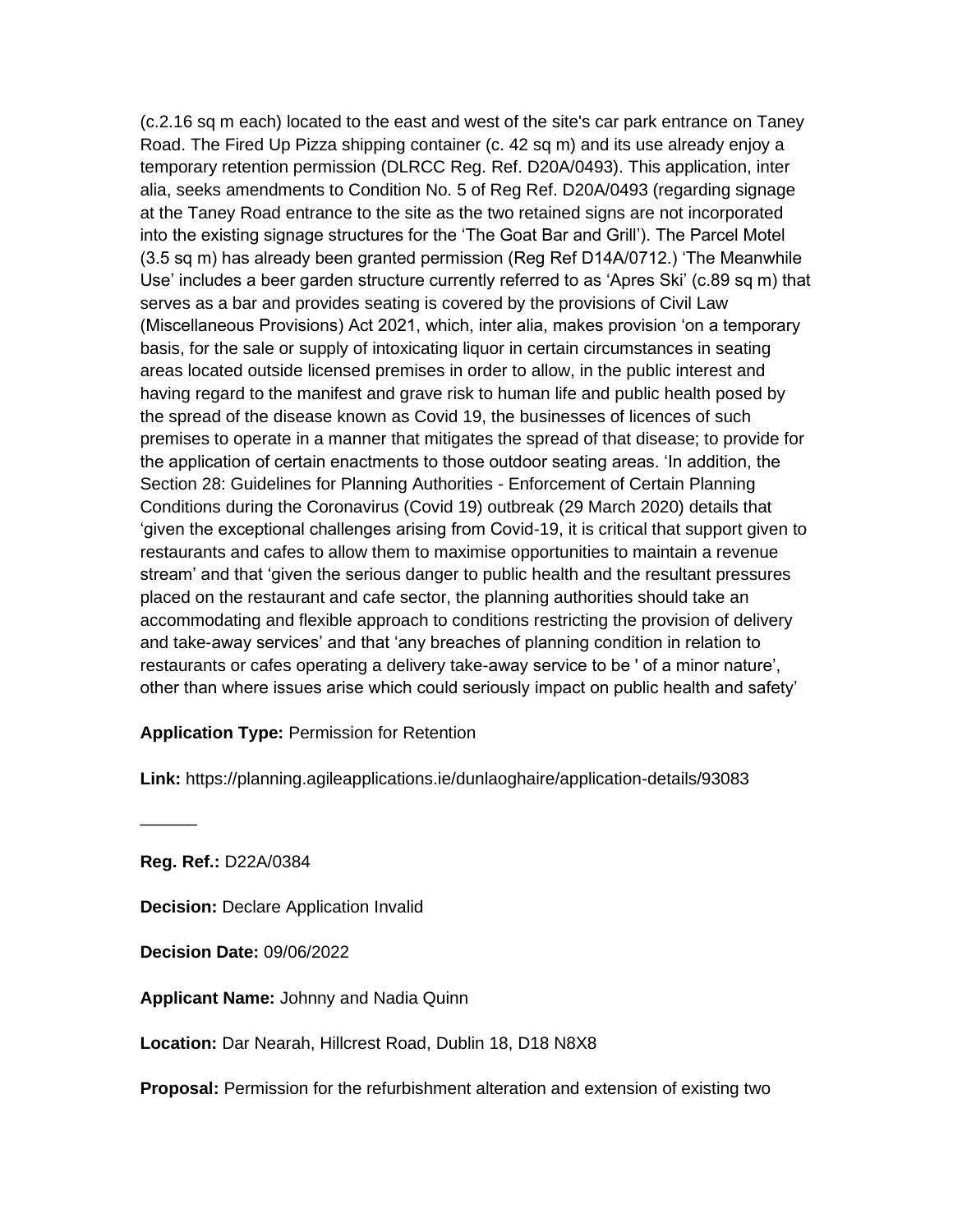storey dwelling to include a proposed new canopy at front entrance with ramp and steps, elevational changes, internal layout modifications, changes to the main roof to include changes to shape and height, removal of chimney structures, new dormer window to the front and modifications to the existing dormer window to the rear, proposed new single storey rear extension with canopy, demolition of existing side garage, proposed new single storey side extension, new paved terrace, new percolation areas, landscaping and all ancillary site and other works.

#### **Application Type:** Permission

**Link:** https://planning.agileapplications.ie/dunlaoghaire/application-details/93142

**Reg. Ref.:** D22B/0027

 $\overline{\phantom{a}}$ 

**Decision:** Grant Permission

**Decision Date:** 07/06/2022

**Applicant Name:** Aaron and Suzanne Clauson

**Location:** 101, Stillorgan Wood, Blackrock, Co Dublin

**Proposal:** Permission is sought for demolition of existing single storey extension, boiler house and chimney breast to side and rear of existing house, construction of single storey pitched roof extension to side and rear of existing house, alteration to existing entrance to side of house and alteration to window to side of house to form new door

**Application Type:** Permission

**Link:** https://planning.agileapplications.ie/dunlaoghaire/application-details/91987

**Reg. Ref.:** D22B/0090

 $\overline{\phantom{a}}$ 

**Decision:** Grant Permission

**Decision Date:** 08/06/2022

**Applicant Name:** Mr & Mrs G Fogarty

**Location:** 10 Farrenboley Park, Dublin 14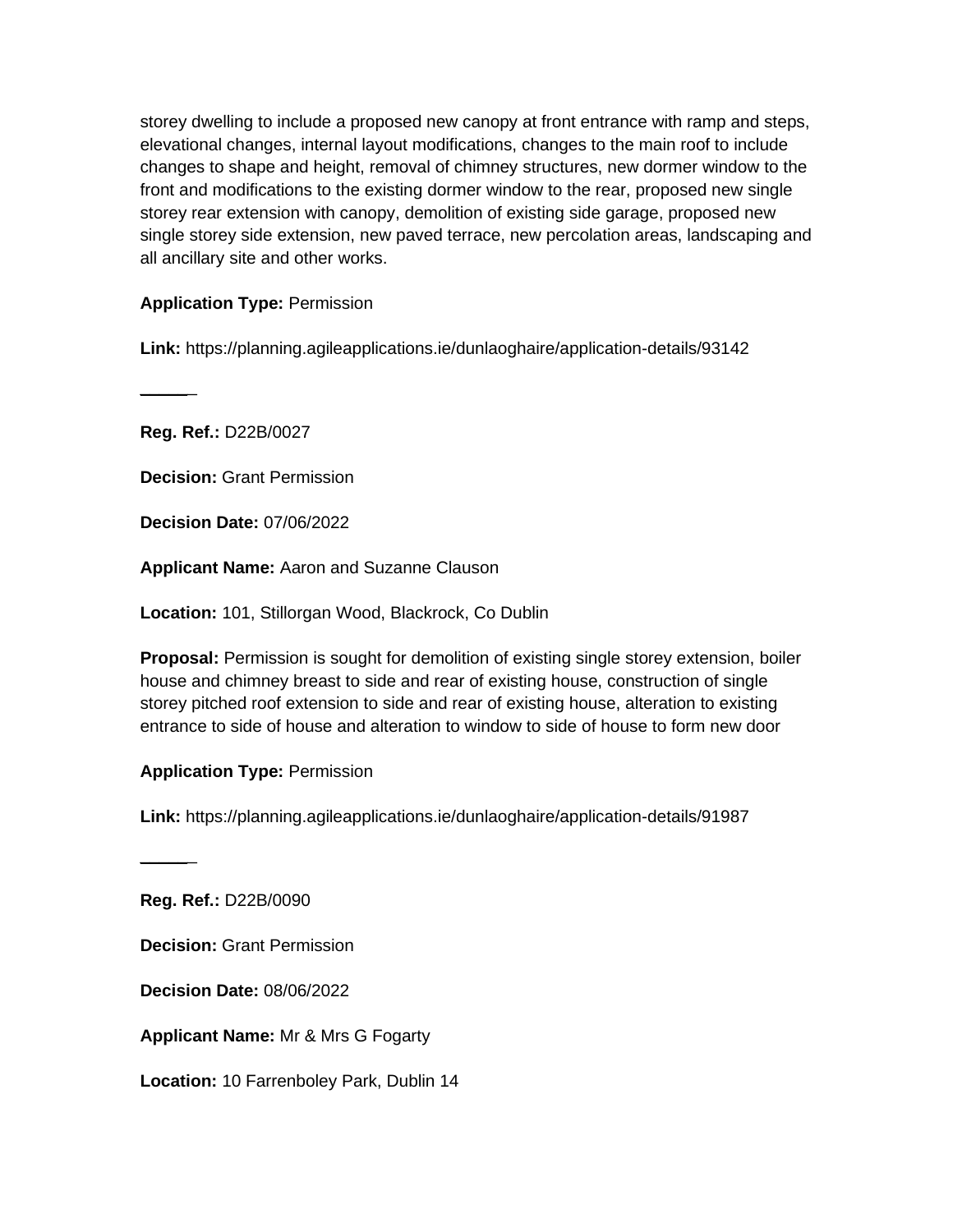**Proposal:** Permission is sought for a Single-story extension to front and side of existing dwelling, proposed floor area of ground floor 22 sqm, 1no Bedroom and Rear lobby/Utility room. Ridge height 4.71m and associated works.

#### **Application Type:** Permission

**Link:** https://planning.agileapplications.ie/dunlaoghaire/application-details/92266

**Reg. Ref.:** D22B/0202

 $\overline{\phantom{a}}$ 

**Decision:** Grant Permission

**Decision Date:** 07/06/2022

**Applicant Name:** Vincent Nally

**Location:** 3 The Court, Hazelbrook Square, Churchtown, Dublin 14

**Proposal:** Permission for development. The development will consist of the construction of one dormer window and one rooflight in the main roof to the front of the property.

**Application Type:** Permission

**Link:** https://planning.agileapplications.ie/dunlaoghaire/application-details/92722

**Reg. Ref.:** D22B/0204

 $\overline{\phantom{a}}$ 

**Decision:** Grant Permission

**Decision Date:** 07/06/2022

**Applicant Name:** Shane and Bruna Tynan

**Location:** 24, Cornabrone, Whitehall Road, Churchtown, Dublin 14

**Proposal:** Permission is sought for refurbishment of the existing internal works as part of a general refurbishment programme, demolition to rear of existing (44m2), construction of a new single storey extension (51m2) to rear of existing dwelling and first floor extension (45m2) with 2 storey gable to front and back of existing, domestic garage (30m2) and associated site works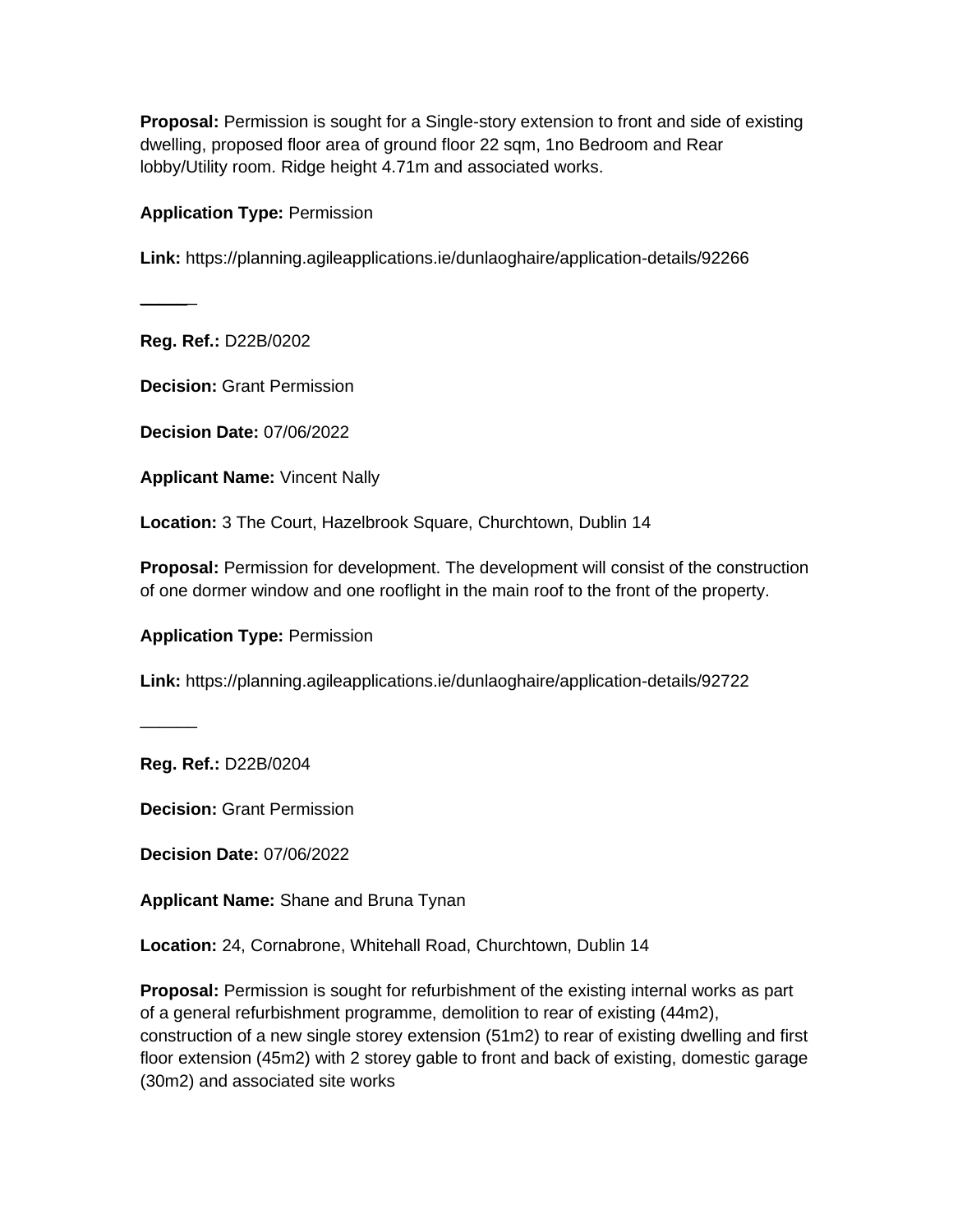#### **Application Type:** Permission

**Link:** https://planning.agileapplications.ie/dunlaoghaire/application-details/92741

**Reg. Ref.:** D22B/0205

 $\sim$ 

**Decision:** Grant Permission

**Decision Date:** 07/06/2022

**Applicant Name:** Shane Bonner

**Location:** 9, St Kevin's Villas, Sallynoggin, County Dublin

**Proposal:** Permission is sought for the construction of a single storey extension to the side and rear of the existing dwelling, with all ancillary site works

**Application Type:** Permission

**Link:** https://planning.agileapplications.ie/dunlaoghaire/application-details/92744

**Reg. Ref.:** D22B/0206

 $\overline{\phantom{a}}$ 

**Decision:** Grant Permission

**Decision Date:** 07/06/2022

**Applicant Name:** Karen Hennessey and Jack Hickey

**Location:** 20, Eden Road Upper, Glenageary, County Dublin, A96H3N0

**Proposal:** Permission for an extension and refurbishment. The development will consist of the partial demolition of the existing garage, kitchen and sun room. We intend to erect a single storey extension to the side and rear of the property, redesign the roof, convert the attic and add a flat roof dormer on the rear roof

#### **Application Type:** Permission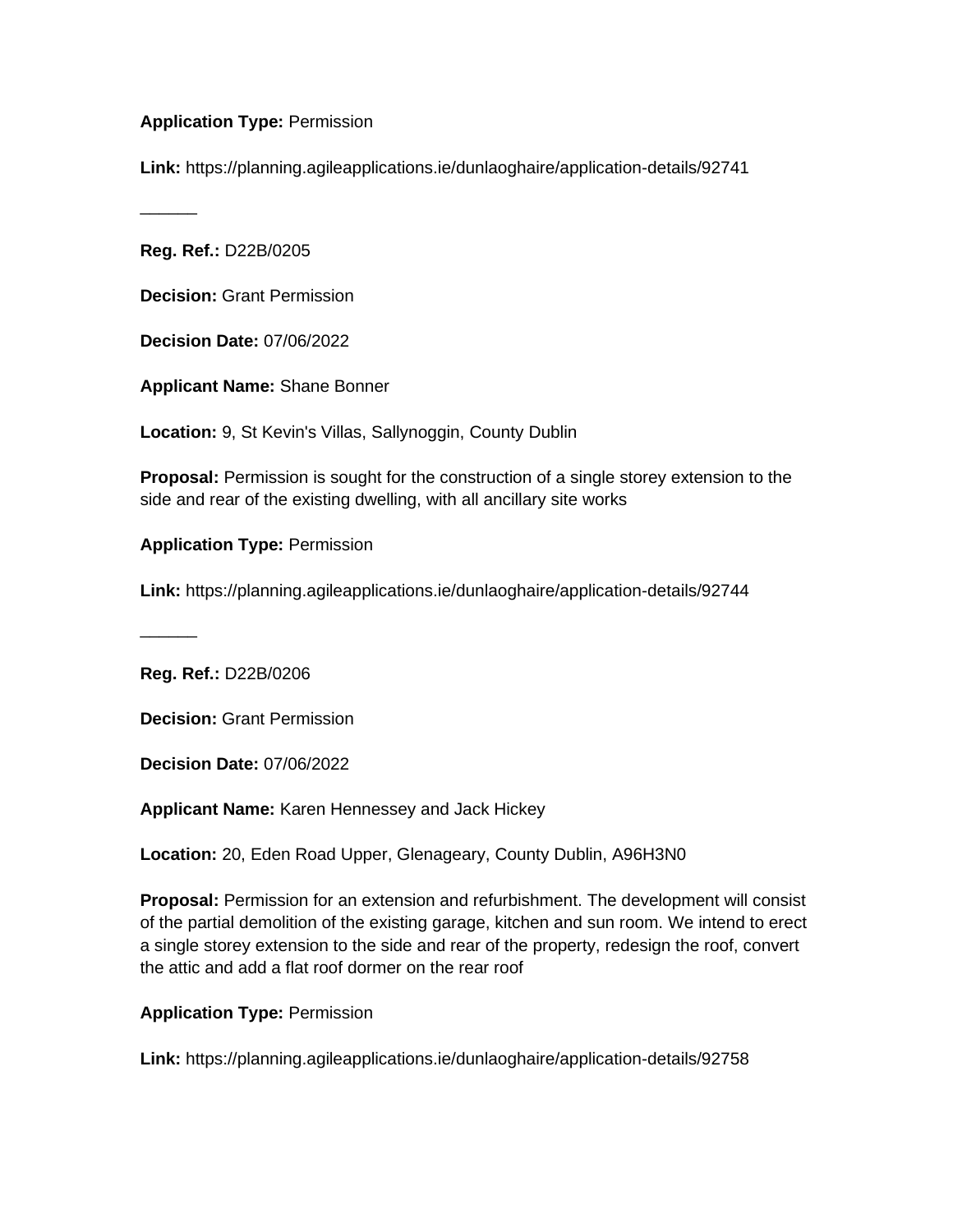$\sim$ 

**Decision:** Declare Application Invalid

**Decision Date:** 09/06/2022

**Applicant Name:** Peter Murphy

**Location:** San Antonio, 4A Ardbrugh Road, Dalkey, Co Dublin, A96DX20

**Proposal:** Permission is sought for changes to the design of the existing front entrance door (south facing) and removal of external kitchen door (south facing). Removal of front window (south facing) and replacing it with double doors. Removal of the roof of the existing extension (west facing) and replacement with a higher roof structure. Alterations to the window configurations on the west facing elevation

#### **Application Type:** Permission

**Link:** https://planning.agileapplications.ie/dunlaoghaire/application-details/93089

**Reg. Ref.:** D22B/0275

 $\overline{\phantom{a}}$ 

**Decision:** Declare Application Invalid

**Decision Date:** 09/06/2022

**Applicant Name:** Ray & Ciara Geraghty

**Location:** 53 Braemor Rd, Rathmines Little, Dublin 14, D14 K039

**Proposal:** Retention permission for minor alterations to previously granted planning permission (Ref no: D21A/0829). The development consists of a) Omission of timber panelling to dormer window and alterations to dormer facade and b) raised single storey roof over the ground floor bedroom and utility.

**Application Type:** Permission for Retention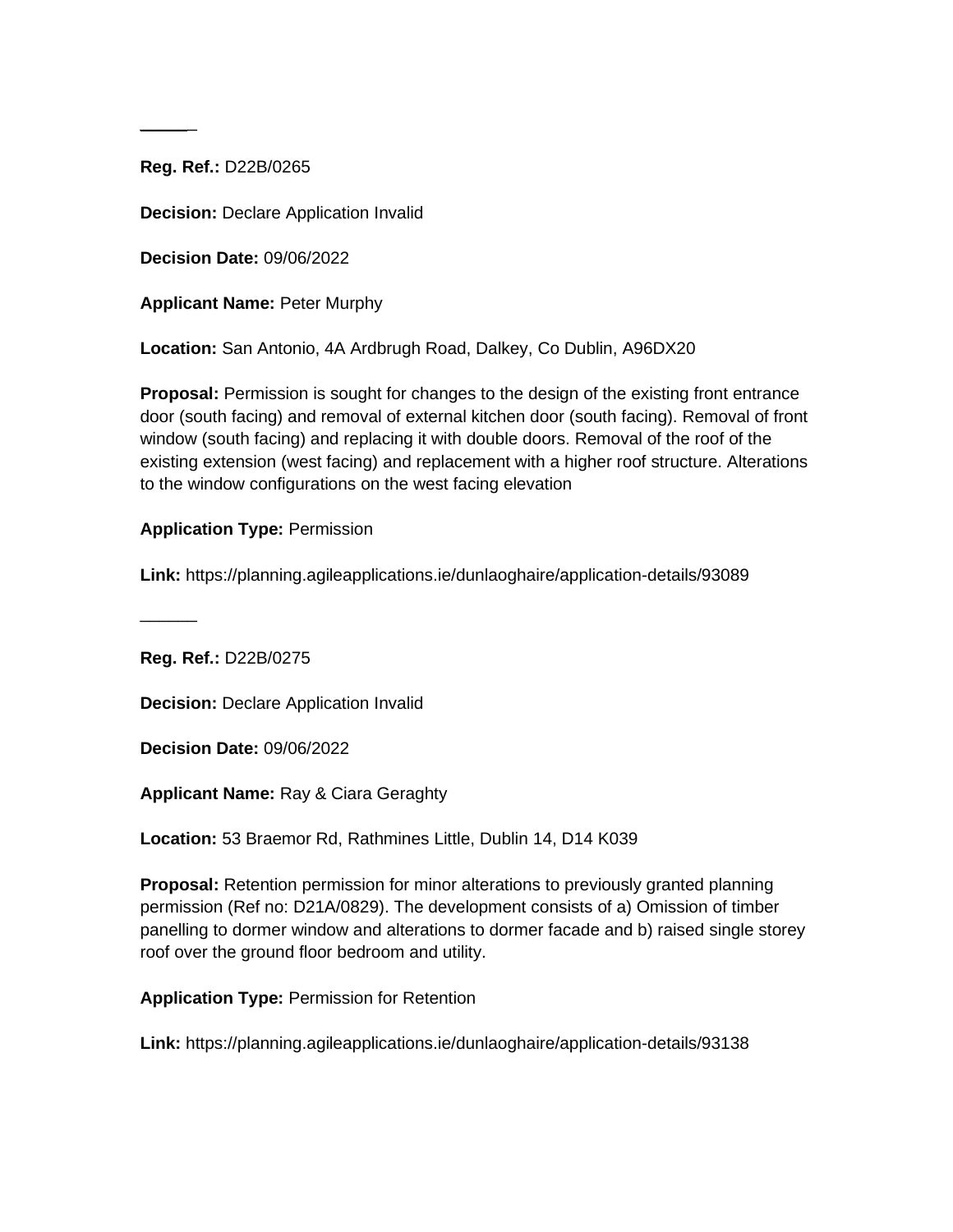# **END OF PLANNING DECISIONS FOR WEEK 23 2022**

**DATED 06/06/2022 TO 10/06/2022**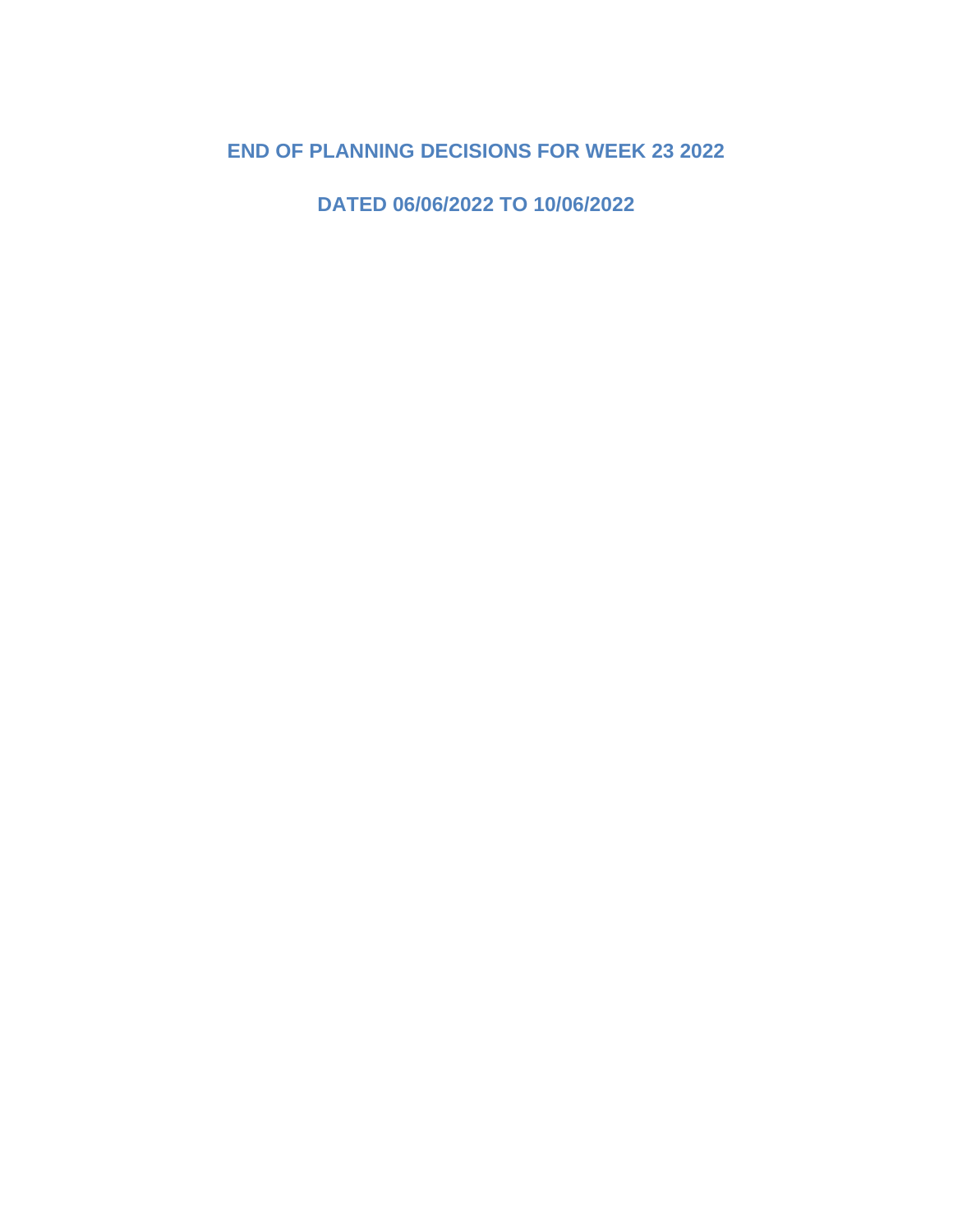## **APPEALS NOTIFIED BY AN BORD PLEANÁLA 23 2022**

## **DATED 06/06/2022 TO 10/06/2022**

- **- Total Appeals Lodged = 3**
- Appeal against Refusal of Permission = 1
- Appeal against Grant of Permission = 1
- Appeal against Condition(s) =  $1$

**Reg. Ref.:** D21A/1119

 $\overline{\phantom{a}}$ 

**Registration Date:** 17/12/2021

**Applicant Name:** David & Geraldine Lacey

**Location:** 28, Glengara Park, Glenageary, Dublin, A96A9R7

**Proposal:** Permission for new end of terrace 2 storey 2 bedroom dwelling to include, off street parking to rear, demolition of existing garage, raise existing side boundary wall at side to 2100mm and all ancillary site works

**Council Decision:** Grant permission

**Appeal Lodged:** 10/06/2022

**Nature of Appeal:** Appeal against Grant of Permission

**Type of Appeal:** 3rd Party Appeal

**Link:** https://planning.agileapplications.ie/dunlaoghaire/application-details/91719

 $\overline{\phantom{a}}$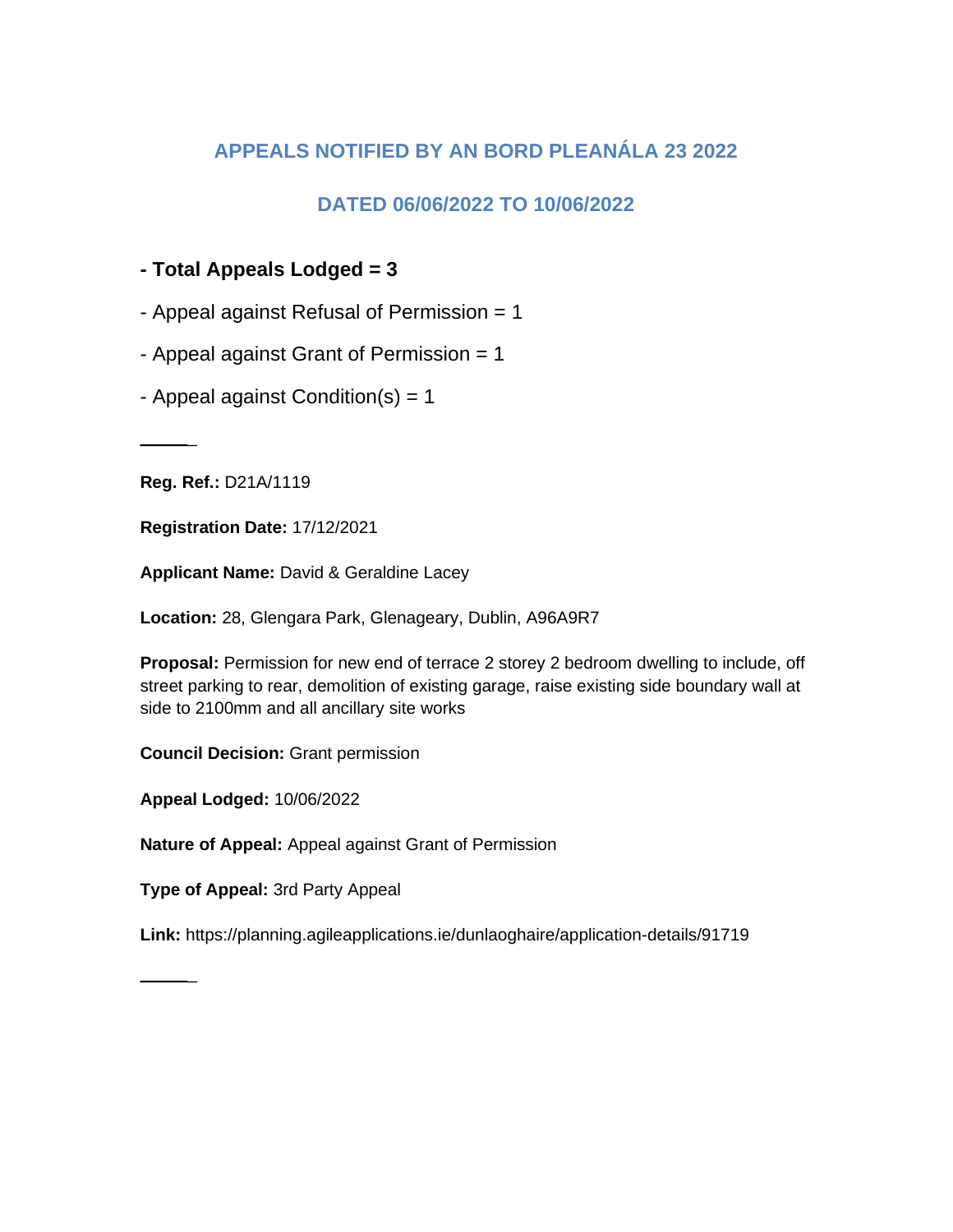**Registration Date:** 21/03/2022

**Applicant Name:** Killiney Later Living Ltd.

**Location:** Mount Auburn, Killiney Hill Road, Killiney, Co. Dublin including the existing Mount Auburn House, Killiney Hill Road, Killiney, Co. Dublin A96 H728

**Proposal:** Permission is sought. The development will consist of: (i) Construction of a specialised 'later living' development comprising the construction of a 4-storey apartment block and the provision of a total of 29 no. build-to-rent residential apartments (7 no. 2 bedroom apartments and 22 no. 1-bedroom apartments). The proposed works will comprise the change of use and internal reconfiguration and modification of the existing Mount Auburn House to accommodate 2 no. apartments units, including 1 no. 2 bedroom unit at basement level, 1 no. 1-bedroom unit at first floor level, and communal resident amenity spaces at ground floor level, including: 2 no. private members rooms, a private dining/family room and an espresso bar. Works to the existing Mount Auburn House also includes the demolition of the existing garden shed to the rear of the property, the demolition existing non-original, single-storey extension to the rear, the provision of a glazed link connecting the existing Mount Auburn House with the proposed apartment block and the provision of a new lift core extending from basement to first floor level at the rear of the existing house. The proposed 4-storey residential block will comprise a total of 27 no. residential units (6 no. 2-bedroom units and 21 no. 1 -bedroom units). Private amenity space is provided in the form of balconies or terraces and each apartment has access to communal landscaped open space at surface level. A viewing deck and external hot tub is provided at third floor level of the proposed apartment block and a communal garden room is also proposed along the southernmost site boundary with seating areas, exercise equipment and play facilities also provided externally; (ii) communal amenities and facilities will be provided throughout the proposed block and will include the following: a fitness studio, day spa, hydrotherapy room, message/consultation room, changing room, facilities, lockers, W.C facilities and a cinema room at ground floor level of the proposed apartment block; (iii) provision of 13 no. car parking spaces, including 2 no. car-club spaces and 1 no. limited mobility space, and 44 no. bicycle parking spaces; (iv) alterations to the existing access arrangement off Killiney Hill Road; (v) provision of a pedestrian path adjacent to the eastern site boundary; (vi) provision of a plant room, substation and switch room at ground floor level and a plant enclosure at roof level of the proposed block; and (vii) landscaping including hard and soft landscaping, boundary treatments, bin storage, drainage and all associated works necessary to facilitate the proposed development.

**Council Decision:** Refuse permission

**Appeal Lodged:** 09/06/2022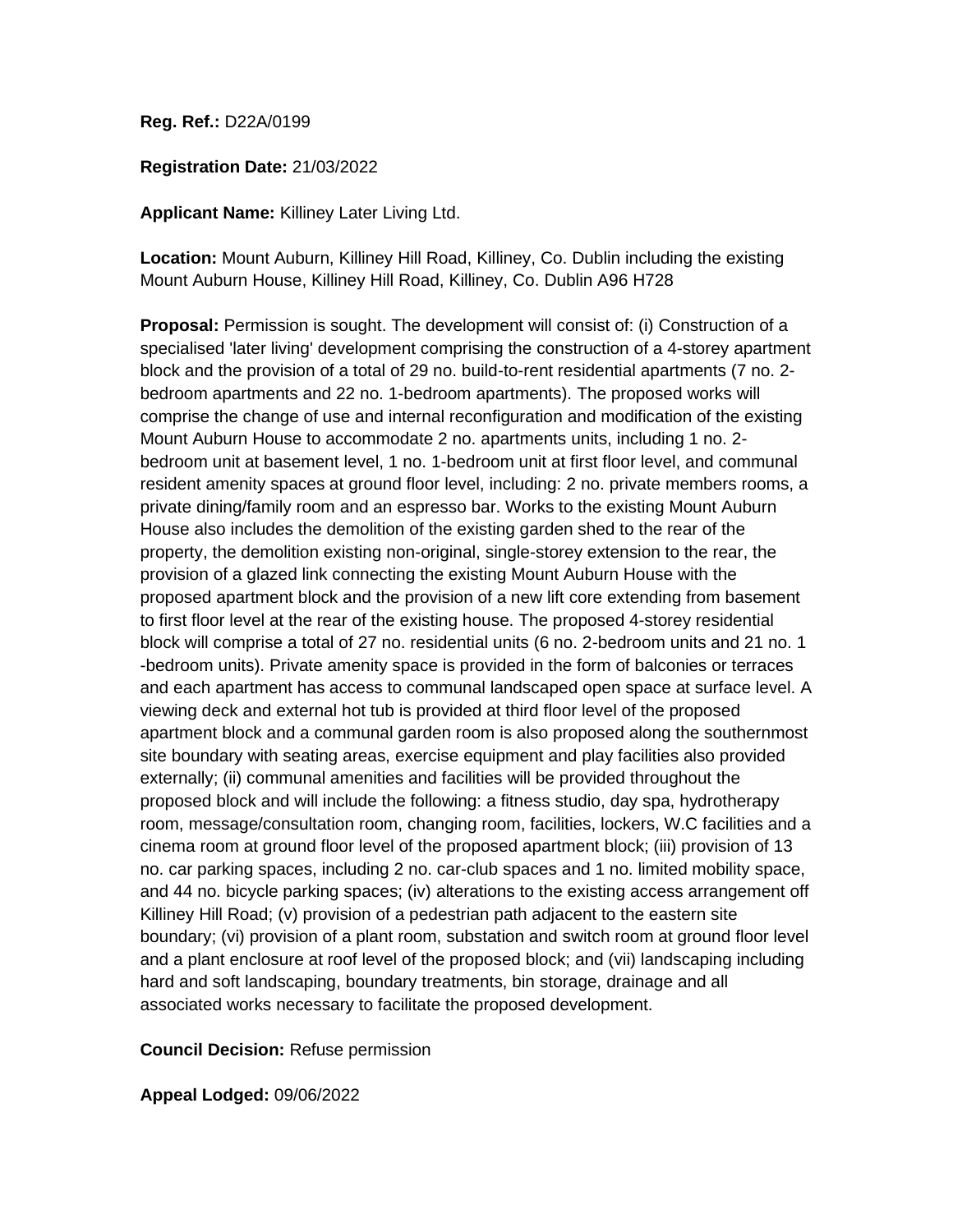**Nature of Appeal:** Appeal against Refusal of Permission

**Type of Appeal:** 1st Party Appeal

**Link:** https://planning.agileapplications.ie/dunlaoghaire/application-details/92488

**Reg. Ref.:** D22B/0139

 $\overline{\phantom{a}}$ 

**Registration Date:** 21/03/2022

**Applicant Name:** Robert & Maria Stanley

**Location:** Furka, 33 Woodside Drive, Rathfarnham, Dublin 14, D14 P985

**Proposal:** Permission for development. The development will consist of alterations and additions to the existing two storey detached house including the construction of a new porch to the front (South/East) of the existing main house; the construction of a new two storey extension to the side (North/East) of the existing main house, including 1 no. rooflight, minor internal modifications to existing layout and all associated site works.

**Council Decision:** Grant permission

**Appeal Lodged:** 07/06/2022

**Nature of Appeal:** Appeal against Condition(s)

**Type of Appeal:** 1st Party Conditions

**Link:** https://planning.agileapplications.ie/dunlaoghaire/application-details/92483

## **END OF APPEALS NOTIFIED BY AN BORD PLEANÁLA 23 2022**

### **DATED 06/06/2022 TO 10/06/2022**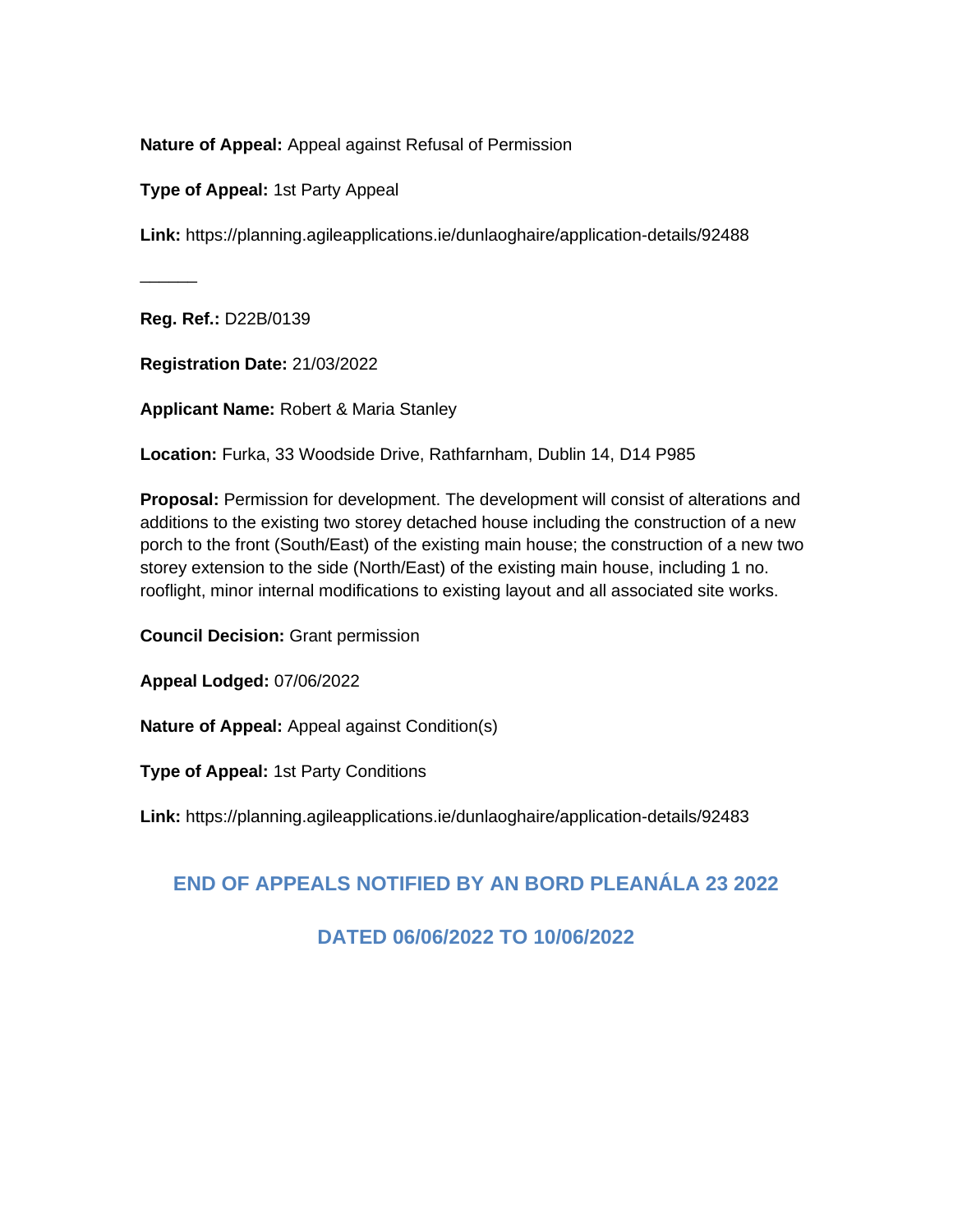## **APPEALS DECISION BY AN BORD PLEANÁLA FOR WEEK 23 2022**

## **DATED 30 May 2022 TO 03 June 2022**

## **- Total Appeals Decided = 1**

 $-$  Grant permission  $= 1$ 

**Reg. Ref.:** D21A/1025

 $\overline{\phantom{a}}$ 

**Appeal Decision:** Grant Permission

**Appeal Decided:** 03/06/2022

**Council Decision:** Grant permission

**Applicant Name:** Martin & Eithne Moran

**Location:** 39 Finsbury Park, Churchtown, Dublin 14

**Proposal:** Permission is sought for the demolition of an existing carport and utility (32sqm); local reductions in ground level; construction of new two-storey 2 bed detached house (area: 119sqm) adjacent to the existing house; alterations to the existing house; alterations to front boundary to form separate vehicular access to both houses; subdivision of front and rear gardens; construction of new garden wall to side of new house and new side boundary walls to front and rear; all ancillary site works.

**Link:** https://planning.agileapplications.ie/dunlaoghaire/application-details/91436

## **END OF APPEALS DECISION BY AN BORD PLEANÁLA 23 2022**

**DATED 30 May 2022 TO 03 June 2022**